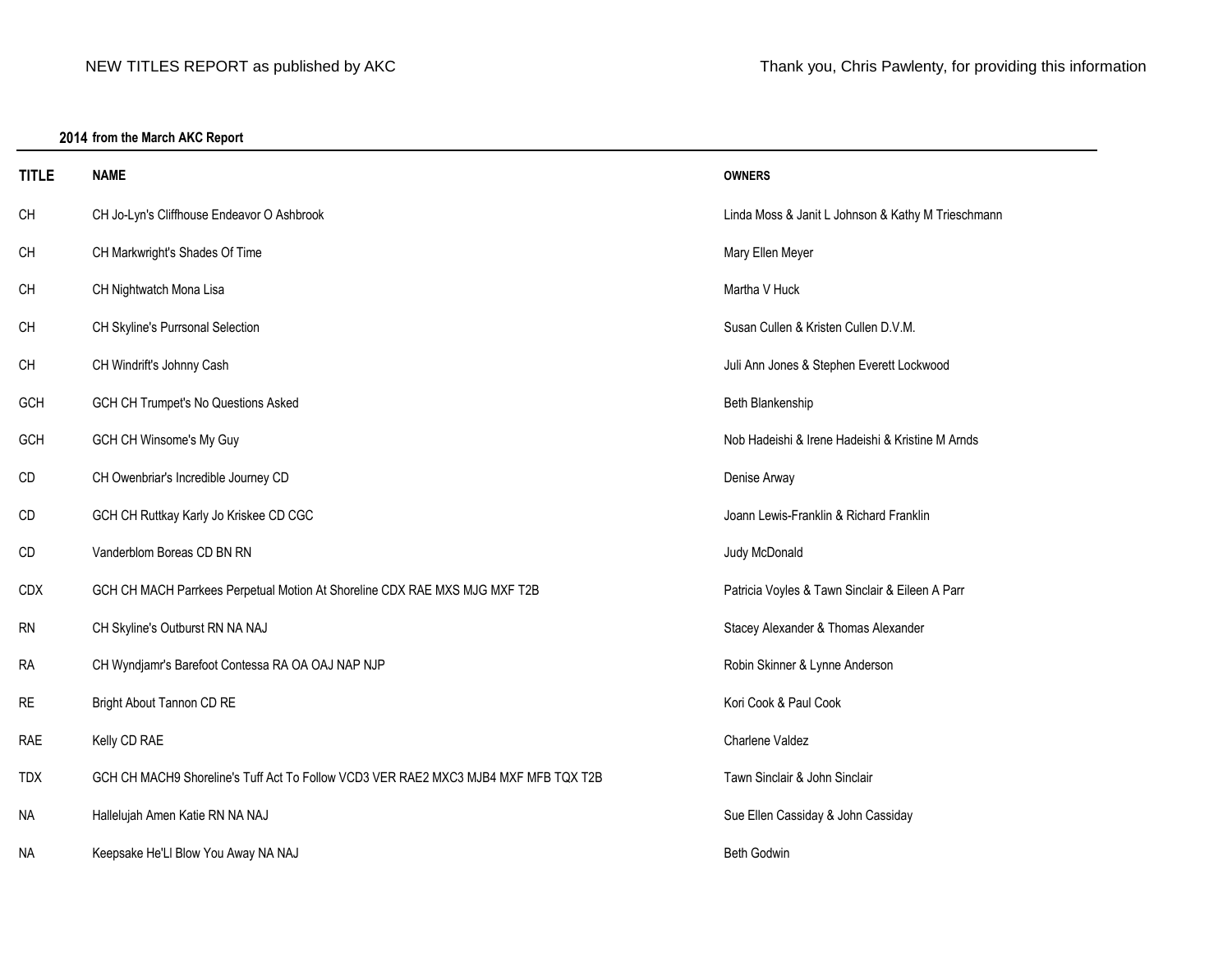| OA               | CH Cinderlad Barefoot In The Park RA OA AXJ NF                            | Leslie Meyn & Patricia Tocalis                   |
|------------------|---------------------------------------------------------------------------|--------------------------------------------------|
| OAP              | Winnie CD BN NA NAJ OAP                                                   | Diane C. Jothen                                  |
| AX               | Krafty's Secret Peppermint Twist AX AXJ                                   | Ruth Thompson                                    |
| AXP              | Foxfair Counterpoint AXP AJP                                              | Sherilyn K Solanick & John R Samuel              |
| МX               | CH Shoreline's Way Too Tuff CD BN RAE MX MXJ T2B                          | Robyn M Mcnutt & Tawn Sinclair & Blaine E Mcnutt |
| <b>MXS</b>       | MACH Trumpet's Kentucky Rain MXS MJG NF                                   | Kay Vonnahme                                     |
| MXC <sub>2</sub> | MACH5 Tasmanian Tiki MXC2 MJS3 OF T2B2                                    | Marsha Yaeger                                    |
| MXP2             | Kimar's Prime Time In Sprookje MXP2 MJP4 MJPB NFP                         | Sherilyn Solanick & John R Samuel                |
| <b>MXPB</b>      | CH Kemont's Double Park RN OA OAJ MXP2 MXPB MJP3 MJPB OF T2BP2            | Mrs. Sandra Lambright & Stephanie Pullen         |
| <b>MXPB</b>      | Rodney Harold Rufus CDX RAE2 MX MXB MXJ MXP2 MXPB MJP OF                  | Elizabeth Strick                                 |
| NAJ              | Keepsake He'Ll Blow You Away NAJ                                          | <b>Beth Godwin</b>                               |
| <b>NAJ</b>       | CH Kj's Live-A-Little NA NAJ                                              | Shirley Kilpatrick                               |
| MXJ              | CH Windrifs Right On The Money AX MXJ OF                                  | Joanne Reed & Karen O'Neal                       |
| <b>MJB</b>       | CH Keepsake Firestarter VCD2 UD VER RE AX MXJ MJB XF                      | Jean Munger                                      |
| MJP7             | MACH5 PACH Keepsake Life's A Circus RN MXS2 MJB4 MXP5 MXPS MJP7 MJPS PAX2 | Mary Kay Keenan                                  |
| XF               | Covenants Connect The Dots RN MX MXJ MJB XF                               | Patricia Ferguson & Frances D'Amico              |
| T <sub>2</sub> B | CH Daimler's Truly Top Secret CD RE MX MXB MXJ MJS XF T2B                 | Sue Ellen Cassiday & John Cassiday               |
| T2B2             | Winsome's Raising The Bar MX MXJ MJB OF T2B2                              | Kristine M Arnds                                 |
| CGC              | Jen'N Di's Don'T Stop Believin' CGC                                       | Barbara Anne Crawford Stoffel & Diane Wright     |
| CGC              | Nightwind's Zoet Vriend Van Baarlo CGC                                    | Pamela McClung                                   |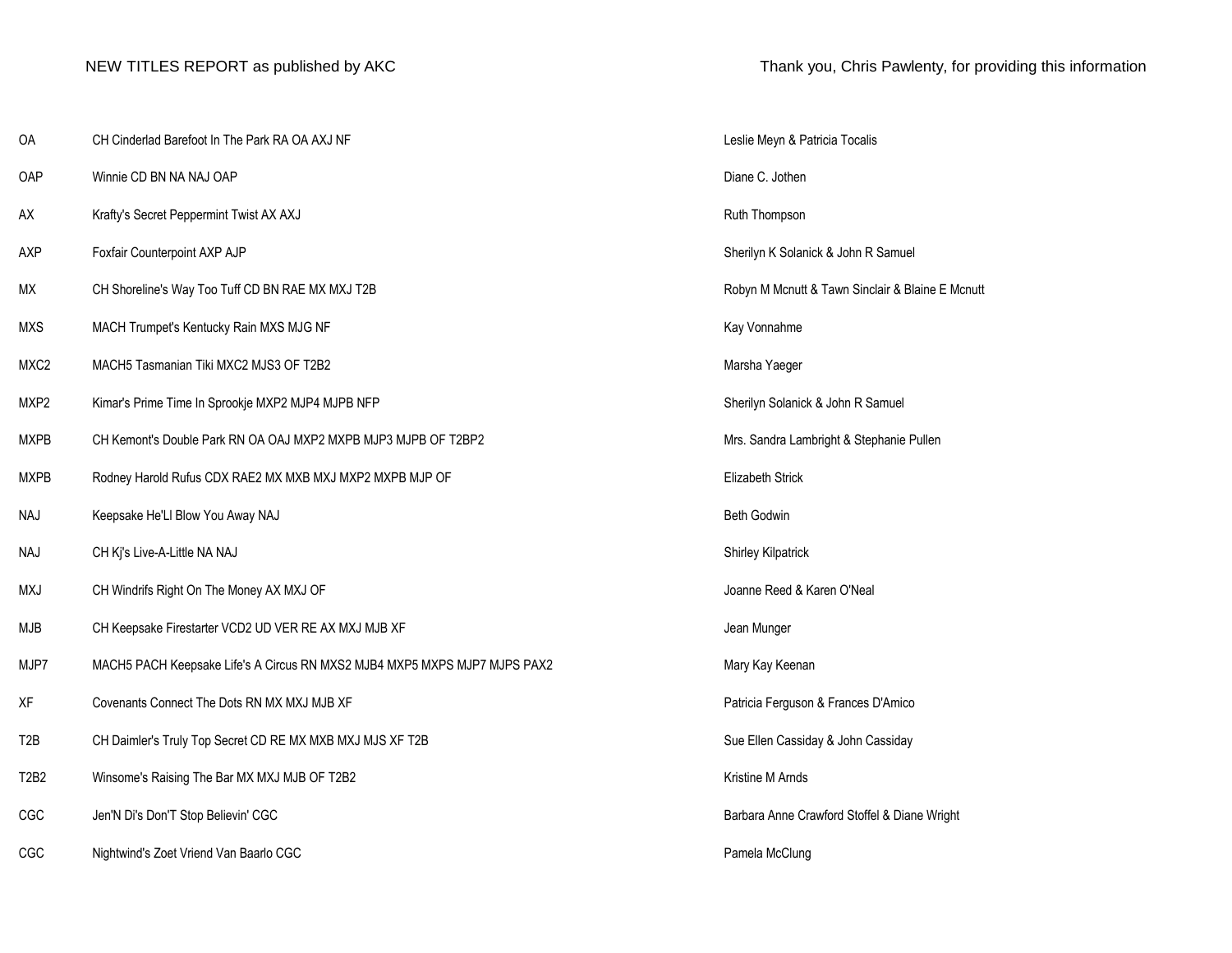# **2014 from the April AKC Report**

| <b>TITLE</b> | <b>NAME</b>                                                    | <b>OWNERS</b>                                    |
|--------------|----------------------------------------------------------------|--------------------------------------------------|
| CH           | CH Cornerstone's Brothers Keeper                               | Jean Leiker & Dave Leiker                        |
| CH           | CH Jen'Ndi's Artistic Exspression                              | Diane Wright & Jennifer McClure                  |
| CH           | CH Karina's The Charmed One                                    | Vickie Lee Louie & Chase Waddell                 |
| CH           | CH Kj's Opportunity Knocks                                     | Patrick Harrigan & Carol Harrigan & Kristen Dowd |
| CH           | CH Silver Bears Call Me Bhalu                                  | Lee Wunsch                                       |
| <b>GCH</b>   | <b>GCH CH Brevon's Divina</b>                                  | Brenda Bell & Beverly Bell & Bonnie Bell Bond    |
| CDX          | CH Kj's Oh I Wund-R-Y CDX RA MX MXJ OAP OJP NF THD             | Emily Taggart & Grace Stewart                    |
| UDX3         | GCH CH Keepsake Ice On Fire UDX3 OM4 MX MXJ OF                 | <b>Margaret Bissell</b>                          |
| <b>RN</b>    | GCH CH Kj's Its Nothing Purrsonal RN CGC                       | Kristen Dowd                                     |
| <b>RA</b>    | Cliffhouse East Of Phoenix CD RA                               | F Thomas Alexander & Stacey A Alexander          |
| <b>NAP</b>   | Vali's Adeste Fidelis CD RE NAJ NAP NJP NF NFP                 | Pat Stolte                                       |
| OA           | Keepsake He'Ll Blow You Away OA NAJ                            | Beth Godwin                                      |
| OA           | GCH CH Windrift's Sweet Life Samba OA OAJ                      | Elizabeth Winans & Joanne Reed                   |
| AX           | Wyndjamr's Reflections Of A Blue Moon CDX RAE AX OAJ           | Stacy Dickinson                                  |
| <b>MXB</b>   | Covenants Connect The Dots RN MX MXB MXJ MJB XF                | Patricia Ferguson & Frances D'Amico              |
| <b>MXB</b>   | GCH CH Shoreline's Tuff Enuf VCD2 BN RAE MX MXB MXJ MJB XF T2B | Tawn Sinclair & Pia Paulsen                      |
| MXB          | Winsome's Raising The Bar MX MXB MXJ MJB OF T2B2               | Kristine M Arnds                                 |
| MXP5         | CH Imagine Sherwood B Funny RA MXP5 MXPS MJP5 MJPS PAX         | Carolyn Schaldecker                              |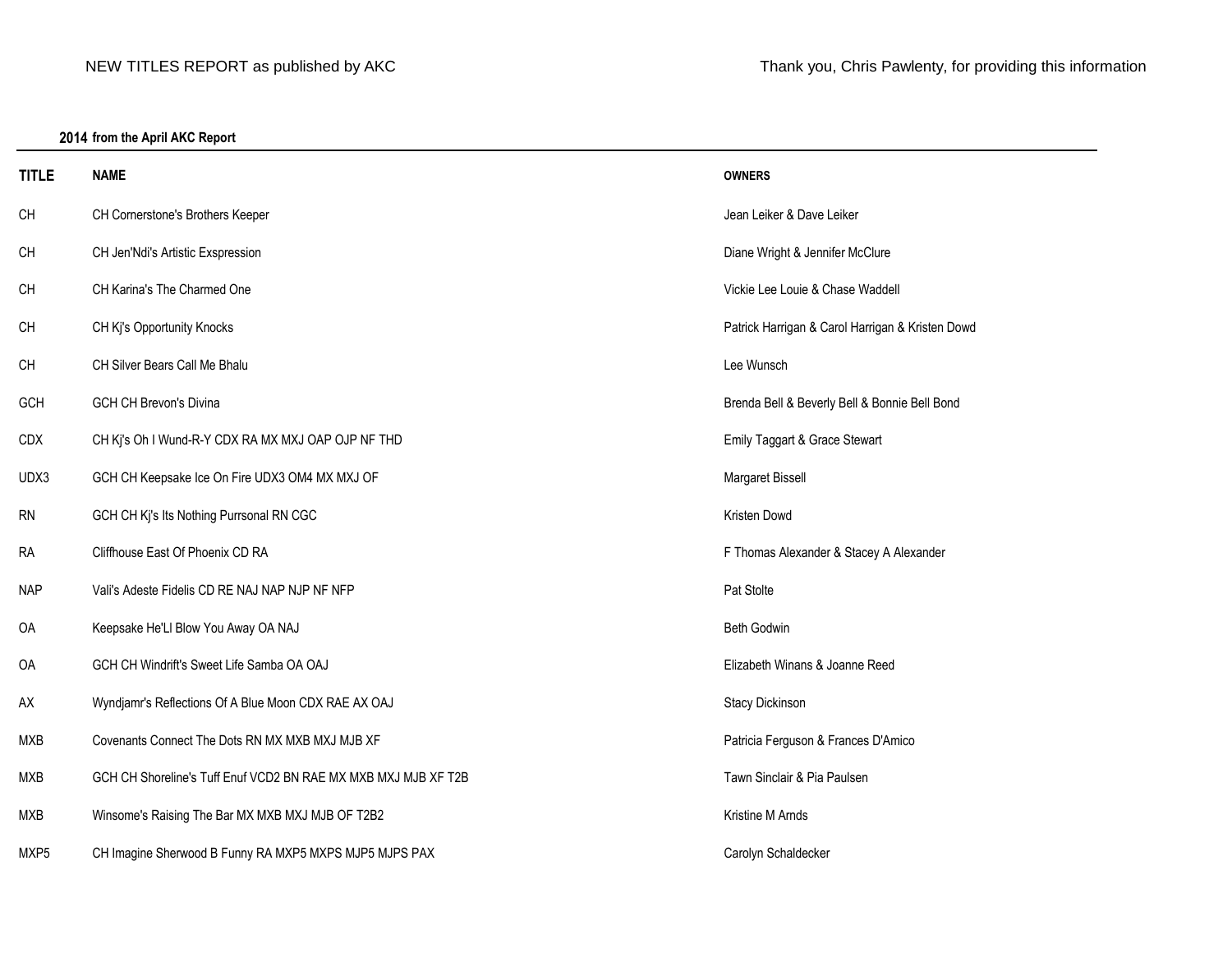| <b>MXPS</b>        | CH Imagine Sherwood B Funny RA MXP5 MXPS MJP5 MJPS PAX                               | Carolyn Schaldecker                             |
|--------------------|--------------------------------------------------------------------------------------|-------------------------------------------------|
| <b>OAJ</b>         | Winsome's Ready To Roll NA OAJ                                                       | Kristine M Arnds                                |
| OAJ                | Wund-R Y Theres No Crying In Baseball NA OAJ                                         | <b>Emily Taggart</b>                            |
| AXJ                | CH Wyndjamr's Barefoot Contessa RA OA AXJ NAP NJP                                    | Robin Skinner & Lynne Anderson                  |
| <b>MXJ</b>         | CH Jamynn's Not Another Colada CDX MX MXJ                                            | Shirley Kilpatrick                              |
| <b>MXJ</b>         | Shoreline's Hangin' Tuff OA MXJ                                                      | Edith Tipple & Tawn Sinclair & Jocelyn Tipple   |
| <b>MJS</b>         | Resq's Ruger 514 MX MXB MXJ MJS XF                                                   | Mrs. Shelley Durbak & Mr. Joseph Durbak         |
| <b>MJC</b>         | GCH CH MACH2 Parrkees Perpetual Motion At Shoreline CDX RAE MXS MJC MXF T2B          | Patricia Voyles & Tawn Sinclair & Eileen A Parr |
| MJS2               | MACH4 Shoreline's Ruff N Tuff RE MXC MJS2 OF                                         | Jocelyn Tipple & Tawn Sinclair                  |
| MJB3               | MACH6 Sherwood's Selah MXC2 MJB3 MXF TQX T2B2                                        | Ms. Kimberly D Smith                            |
| MJS4               | GCH CH MACH9 Shoreline's Tuff Act To Follow VCD3 VER RAE2 MXC3 MJS4 MXF MFB TQX T2B  | Tawn Sinclair & John Sinclair                   |
| MJP5               | CH Imagine Sherwood B Funny RA MXP5 MXPS MJP5 MJPS PAX                               | Carolyn Schaldecker                             |
| <b>MJPS</b>        | CH Imagine Sherwood B Funny RA MXP5 MXPS MJP5 MJPS PAX                               | Carolyn Schaldecker                             |
| <b>NFP</b>         | Vali's Adeste Fidelis CD RE NAJ NAP NJP NF NFP                                       | Pat Stolte                                      |
| <b>MACH</b>        | MACH Resq's Ruger 514 MXB MJS XF                                                     | Mrs. Shelley Durbak & Mr. Joseph Durbak         |
| MACH <sub>2</sub>  | GCH CH MACH2 Parrkees Perpetual Motion At Shoreline CDX RAE MXS MJG MXF T2B          | Patricia Voyles & Tawn Sinclair & Eileen A Parr |
| MACH <sub>3</sub>  | MACH3 Covenant High Priestess CD RE MXG MJB2 XF                                      | Frances D'Amico & Patricia Ferguson             |
| MACH <sub>5</sub>  | CH MACH5 Paradise Kees' Alotta Colada UD MXS2 MJS2                                   | <b>Shirley Kilpatrick</b>                       |
| MACH7              | MACH7 Rainkees He's Got Razzmatazz CD RE MXG2 MJB3 MXF MFS TQX T2B2                  | Beth Godwin                                     |
| MACH <sub>10</sub> | GCH CH MACH10 Shoreline's Tuff Act To Follow VCD3 VER RAE2 MXC3 MJS4 MXF MFB TQX T2B | Tawn Sinclair & John Sinclair                   |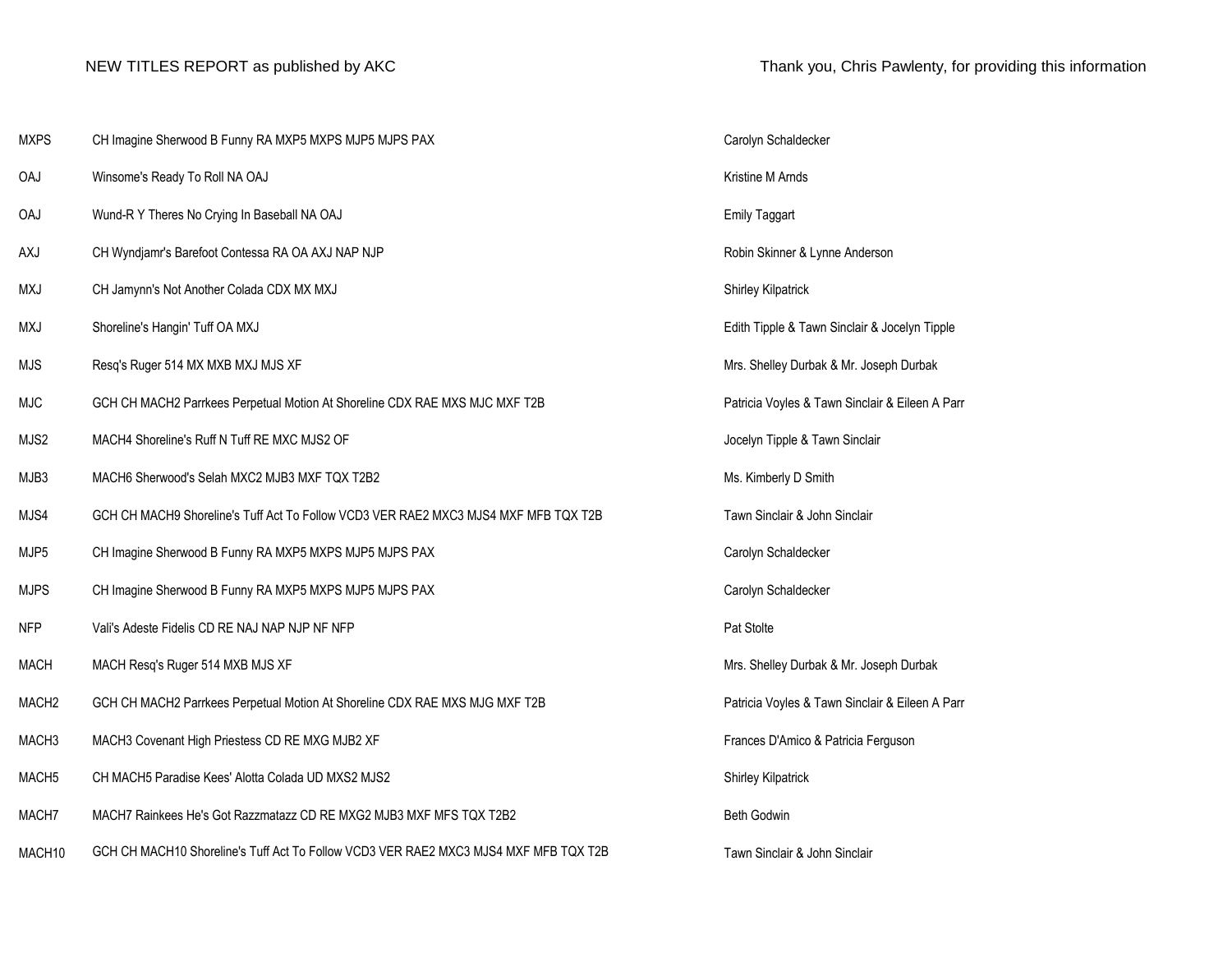|  | Thank you, Chris Pawlenty, for providing this information |
|--|-----------------------------------------------------------|
|--|-----------------------------------------------------------|

| PACH <sub>2</sub> | MACH5 PACH2 Keepsake Life's A Circus RN MXS2 MJB4 MXP5 MXPS MJP7 MJPS PAX2 | Mary Kay Keenan                                                |
|-------------------|----------------------------------------------------------------------------|----------------------------------------------------------------|
| T <sub>2</sub> B  | Duncan AX AXJ OF T2B                                                       | Jessica Houghton & Francis Kelly                               |
| CAA               | Keepsake Playing With Matches CAA                                          | Mary Kay Keenan                                                |
| CGC               | Allante's Wicked Wave Of Wonder CGC                                        | Margaret K. Griffo                                             |
| CGCA              | Kameo's Handiwork Of Chumani RE THD CGCA                                   | Katharine Patterson                                            |
| <b>THD</b>        | Cambrys Sweet Treasure THD                                                 | Joan Summers & Robert Summers                                  |
|                   | 2014 from the May AKC Report                                               |                                                                |
| <b>TITLE</b>      | <b>NAME</b>                                                                | <b>OWNERS</b>                                                  |
| <b>CH</b>         | CH Bonnyvale Baronwood's Truly Irresist'Ble                                | Donna Smith & Darlene Bosch                                    |
| CH                | CH Daimler's Lone Ranger                                                   | Diane Benz & Terry Benz & Laura Benz                           |
| <b>CH</b>         | CH Darcroft One Of A Kind                                                  | Doris Meadowcroft                                              |
| CH                | CH Dreamwoods Rockin The Runway                                            | Lynnette Losacco & Tari Casey                                  |
| <b>CH</b>         | CH Kemont's Freeloadin' Fredy                                              | Lynnette Losacco & Tari Casey & Marlene Green & Jan Corrington |
| CH                | CH Markwright's Reflections Of Time                                        | Mary Ellen Meyer & Michael Shelton & Susan Shelton             |
| <b>CH</b>         | CH Masada's Spinnakees War Admiral                                         | Roger B Baskin                                                 |
| CH                | CH Northwind Muskeesteer D'Artagnan                                        | James Billman & Kathleen Billman                               |
| CH                | CH Traleigh's Totality                                                     | Iris Egan & Traci Wasser                                       |
| CH                | CH Trumpet's No Sleep Til Brooklyn                                         | Beth Blankenship                                               |
| CH                | CH Wild Heart's Heavenly Asset                                             | Ronald Spaulding & Liz L McKnight                              |
| <b>CH</b>         | CH Wund-R Y Theres No Crying In Baseball OA OAJ                            | <b>Emily Taggart</b>                                           |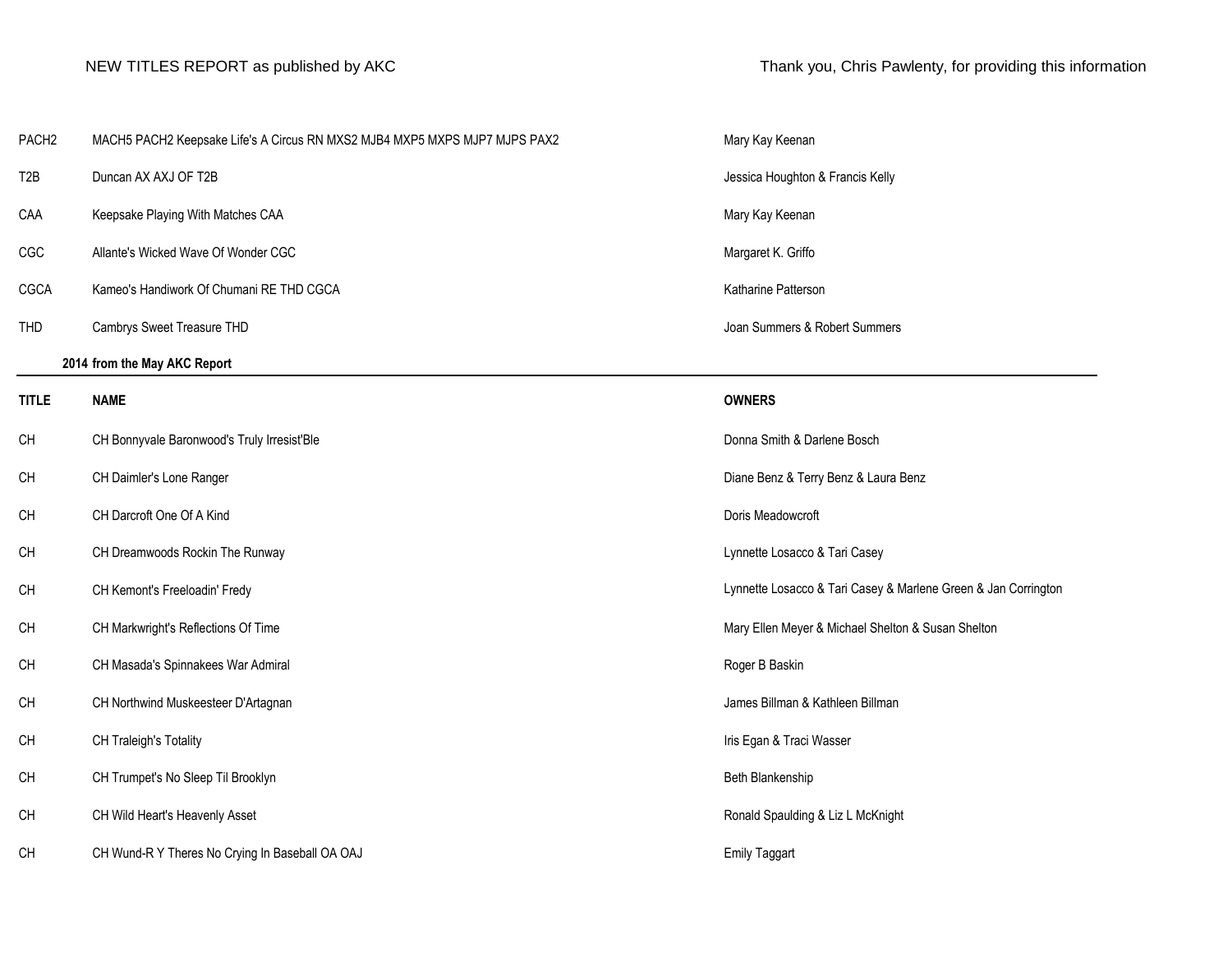| GCH              | GCH CH Skyline's Chemin De Fer                                              | Judith Ventre                                   |
|------------------|-----------------------------------------------------------------------------|-------------------------------------------------|
| CD               | CH Keekichi's Klassic Irish Dancer CD BN RN                                 | Ann M McHugh                                    |
| CD               | Nightwind' S Pearl Breeze CD BN RN                                          | Elaine D Dante & Deborah Hodges                 |
| <b>CDX</b>       | CH Wyndspell Live Wire II CDX                                               | <b>Marion Crain</b>                             |
| UD               | Vandys Titania UD GN GO RE OA OAJ                                           | Barbara Eng & Carole Henry                      |
| GO               | Wyndspell Benchmark CDX BN GN GO OA OAJ                                     | Mrs. Lila M Dann                                |
| <b>RA</b>        | Beasley's Fancy Chief Clancy RA CGC                                         | Stacie Beasley & Jeffrey Beasley                |
| <b>RA</b>        | CH Skyline's Outburst RA NA NAJ                                             | Stacey Alexander & Thomas Alexander             |
| <b>RE</b>        | Cliffhouse East Of Phoenix CD RE                                            | F Thomas Alexander & Stacey A Alexander         |
| TD               | CH Sun-Kiss Roxy VCD1 RE OA AXJ OF                                          | Kathleen A Bloden & Chester Bloden              |
| <b>NA</b>        | Skyline's Geatland Aspiration NA NF                                         | Mr. Richard G Su & Judith L Nye Ph.D.           |
| OA               | Ruttkay Autumn Bronze VCD2 RAE OF THD                                       | Daisy Mae Kramer                                |
| OA               | Wund-R Y Theres No Crying In Baseball OA OAJ                                | <b>Emily Taggart</b>                            |
| <b>AXP</b>       | Darkenwald's Zest In Show CD OA OAJ AXP NF                                  | Richard Su & Suzette Lefebvre & Judy Nye        |
| МX               | CH Windrift's Samba MX AXJ OF                                               | Karen O'Neil & Joanne Reed                      |
| <b>MXB</b>       | Rainkees Sweeterned By Shamrock RN MX MXB MXJ MJB XF                        | Sue Ritchie & Christine D Maxfield              |
| <b>MXG</b>       | GCH CH MACH2 Parrkees Perpetual Motion At Shoreline CDX RAE MXG MJC MXF T2B | Patricia Voyles & Tawn Sinclair & Eileen A Parr |
| MXB <sub>2</sub> | CH MACH4 Harem's Head Over Heels MXB2 MJS2 NF                               | Emily Taggart & Harold Taggart                  |
| MXB2             | MACH4 Shoreline's Ruff N Tuff RE MXB2 MJS2 OF                               | Jocelyn Tipple & Tawn Sinclair                  |
| MXS2             | CH MACH4 Traleigh Kj Elektralyte CD RN MXS2 MJG2 OF                         | Emily Taggart & Kristen Dowd                    |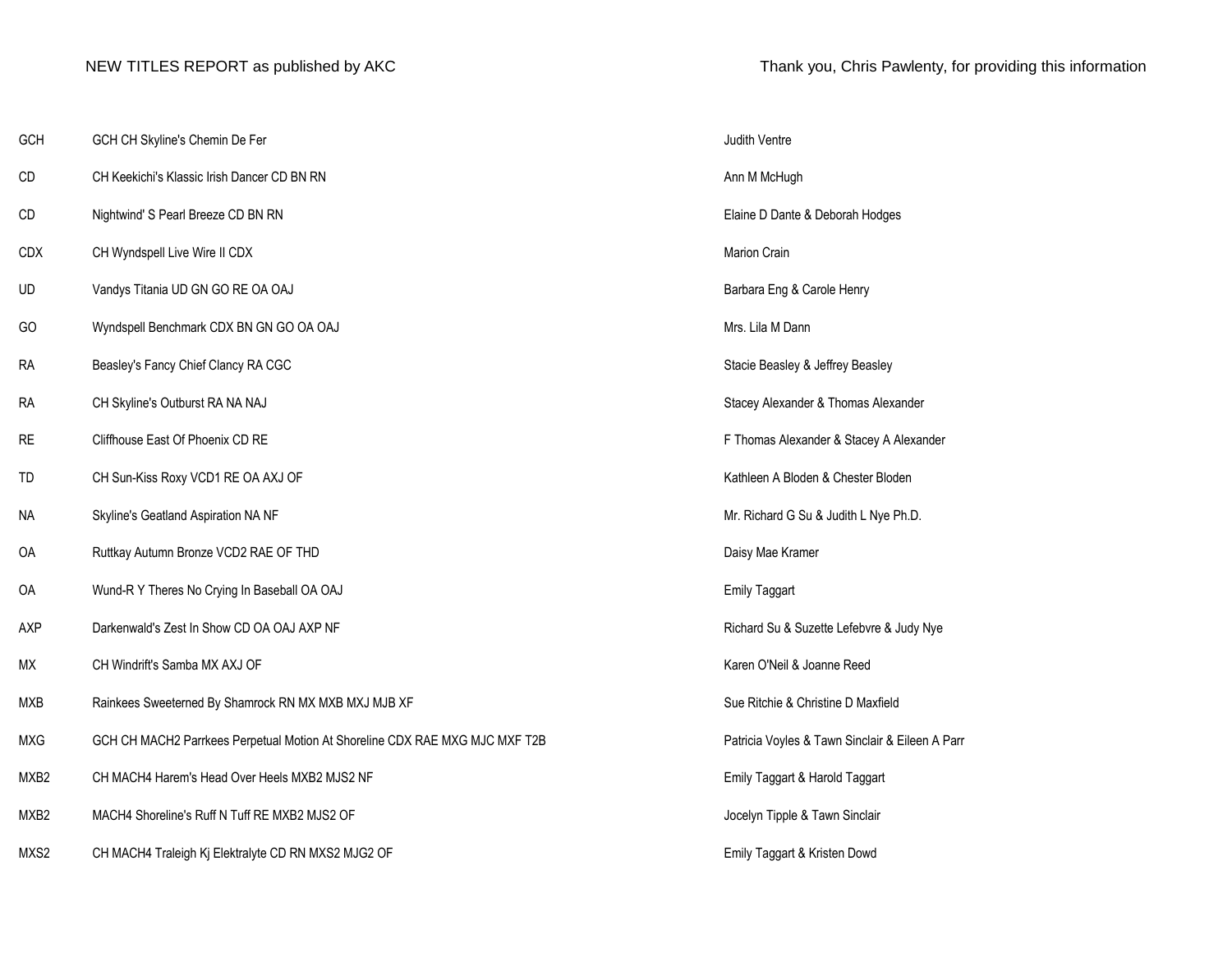| MXC <sub>2</sub> |                                | MACH7 Rainkees He's Got Razzmatazz CD RE MXC2 MJB3 MXF MFS TQX T2B2                                                                               | <b>Beth Godwin</b>                  |
|------------------|--------------------------------|---------------------------------------------------------------------------------------------------------------------------------------------------|-------------------------------------|
| MXB4             |                                | GCH CH MACH10 Shoreline's Tuff Act To Follow VCD3 VER RAE2 MXB4 MJS4 MXF MFB TQX T2B                                                              | Tawn Sinclair & John Sinclair       |
| NAJ              |                                | K-Central's Knockout Attitude CDX BN RE NAJ                                                                                                       | Ellen M Herron                      |
| <b>OAJ</b>       |                                | Keepsake He'Ll Blow You Away OA OAJ                                                                                                               | <b>Beth Godwin</b>                  |
| OAJ              |                                | CH Keesbrook Kealoha Miss B'Gottn NA OAJ                                                                                                          | Laura L Lenci & Brenda Brookes      |
| AXJ              |                                | CH Wund-R Y Theres No Crying In Baseball OA AXJ                                                                                                   | <b>Emily Taggart</b>                |
| <b>MXJ</b>       |                                | Duncan AX MXJ OF T2B                                                                                                                              | Jessica Houghton & Francis Kelly    |
| <b>MXJ</b>       |                                | Kameo's Just For Fun AX MXJ                                                                                                                       | Debra J Mennel                      |
| MJC2             |                                | CH MACH5 Traleigh Kj Elektralyte CD RN MXS2 MJC2 OF                                                                                               | Emily Taggart & Kristen Dowd        |
| XF               |                                | Rainkees Sweeterned By Shamrock RN MX MXB MXJ MJB XF                                                                                              | Sue Ritchie & Christine D Maxfield  |
|                  | MACH <sub>2</sub>              | MACH2 Covenant Rising Sun CD RAE MXG MJG MXF                                                                                                      | Patricia Ferguson & Frances D'Amico |
|                  | MACH <sub>5</sub>              | CH MACH5 Traleigh Kj Elektralyte CD RN MXS2 MJG2 OF                                                                                               | Emily Taggart & Kristen Dowd        |
|                  | MACH7                          | MACH7 Sherwood's Selah MXC2 MJB3 MXF TQX T2B2<br>CH MACH2 PACH Afkee's Undercover Angel RN MXS2 MJB2 MXP5 MXPS MJP5 MJPS PAX MXF MFS TQX MFP MFPB | Ms. Kimberly D Smith                |
|                  | T <sub>2</sub> BP <sub>2</sub> | TQXP T2BP2                                                                                                                                        | Lexie E Billman                     |
| CGCA             |                                | GCH CH Kj's Its Nothing Purrsonal RN CGCA                                                                                                         | Kristen Dowd                        |
|                  |                                | 2014 from the June AKC Report                                                                                                                     |                                     |
| <b>TITLE</b>     |                                | <b>NAME</b>                                                                                                                                       | <b>OWNERS</b>                       |
| <b>CH</b>        |                                | CH Astarz All That Jazz At Kealoha                                                                                                                | Kathryn Barker & Donna Stekli       |
| CН               |                                | CH Bonnyvale's Round Of Applause@Bar S                                                                                                            | <b>Grace R Stewart</b>              |
| <b>CH</b>        |                                | <b>CH Cornerstone's The Makers Mark</b>                                                                                                           | Brian Miyamoto & Jean Leiker        |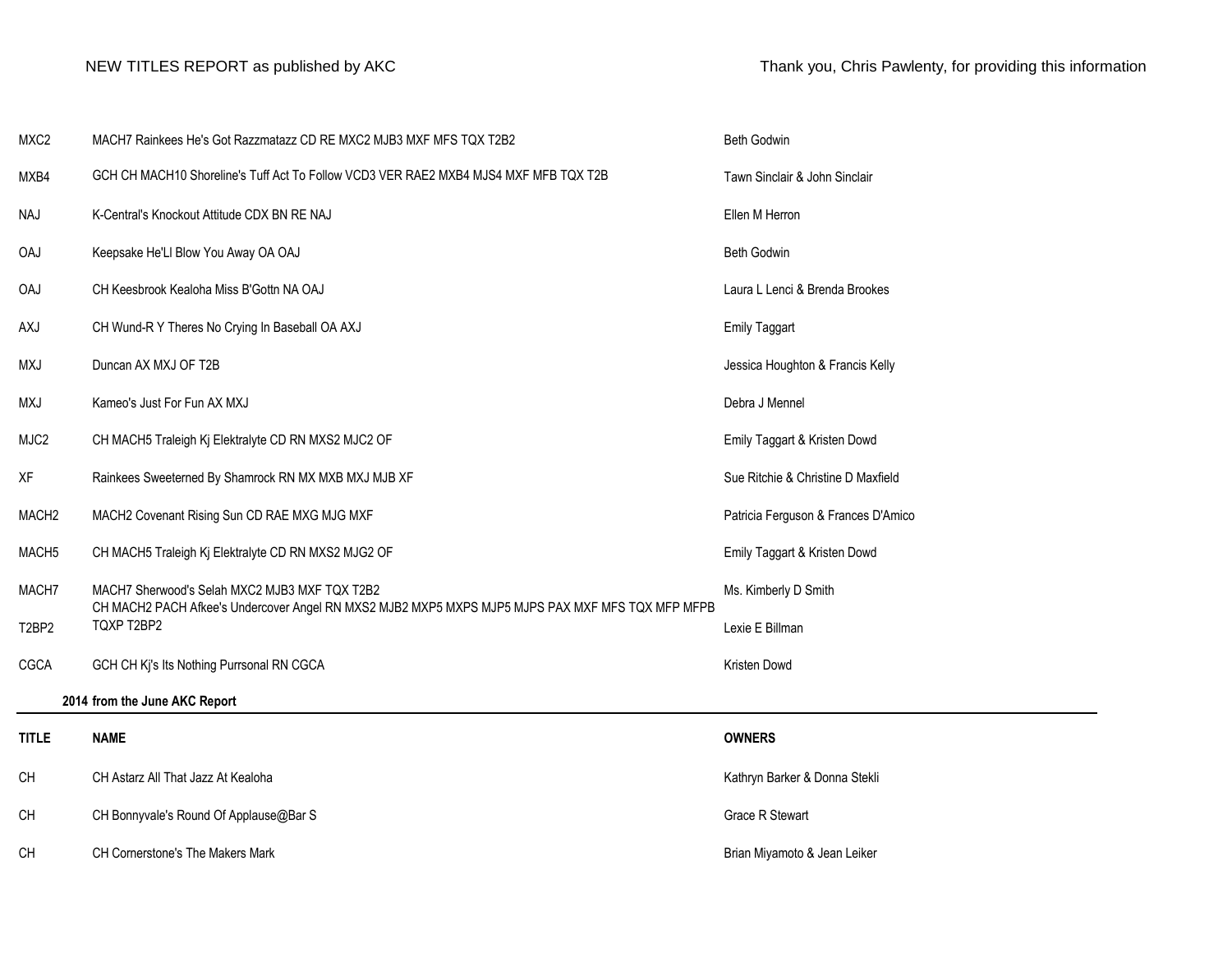| CН | CH Ikon's Steal The Spotlight<br>. | Kathi Fleischer |  |
|----|------------------------------------|-----------------|--|
|----|------------------------------------|-----------------|--|

- CH CH Kealoha-Shamrock Tgif At Keesbrook
- CH CH Shainakees Chasing Barnabas
- CH CH Shamrock-Kealoha Plays With Knives At Cedarhill
- CH CH Shoreline's Enuf Said
- CH CH Skyline Contessa Of Shaker Hill
- CH CH Sonata Havin' A Good Time
- CH CH Trumpet's Every Breath You Take At Paragon
- GCH GCH CH Jamynn's I'M Not An Outlaw CD MX MXJ MJB
- GCH GCH CH Jen'Ndi's Artistic Exspression
- GCH GCH CH Pandora The Matrix
- GCH GCH CH Ruttkay Gizelle
- GCH GCH CH Shainakees Absolute Asset Is Grace
- CD Imagine Great Success CD BN RA
- CD CH Wyndspell Sera's Toy Story CD
- CDX Winnie CDX BN NA NAJ OAP
- BN GCH CH Kj's Its Nothing Purrsonal BN RN CGCA
- RN CH Wund-R Y Bases Loaded RN CGC
- RA Imagine Great Success BN RA
- NA K-Central's Knockout Attitude CDX BN RE NA NAJ **Ellen M Herron**

NEW TITLES REPORT as published by AKC Thank you, Chris Pawlenty, for providing this information

| Kathi Fleischer                                                |
|----------------------------------------------------------------|
| Brenda Brookes & Laura L Lenci & Shannon L Kelly               |
| Rita Guzewski & Rev. Ruth Seibert                              |
| Shannon L Kelly & Laura L Lenci & Teresa Sue Cook & Brian Cook |
| Ethie Wilson & Tawn Sinclair                                   |
| Alice Thayer                                                   |
| Debera Loesser                                                 |
| Tamara Williams & Beth Blankenship                             |
| Shirley Kilpatrick                                             |
| Diane Wright & Jennifer McClure                                |
| Michelle Roybal                                                |
| Roseanne P Welsand & L Mae Evans                               |
| Rev. Ruthann Seibert & Suzette Lefebvre                        |
| Marilyn Cornelius                                              |
| Dawn M Sung & Steven Sung                                      |
| Diane C. Jothen                                                |
| Kristen Dowd                                                   |
| David Malanick & Terri Van Schyndel & Angie Malanick           |
| Marilyn Cornelius                                              |
| Flien M Herron                                                 |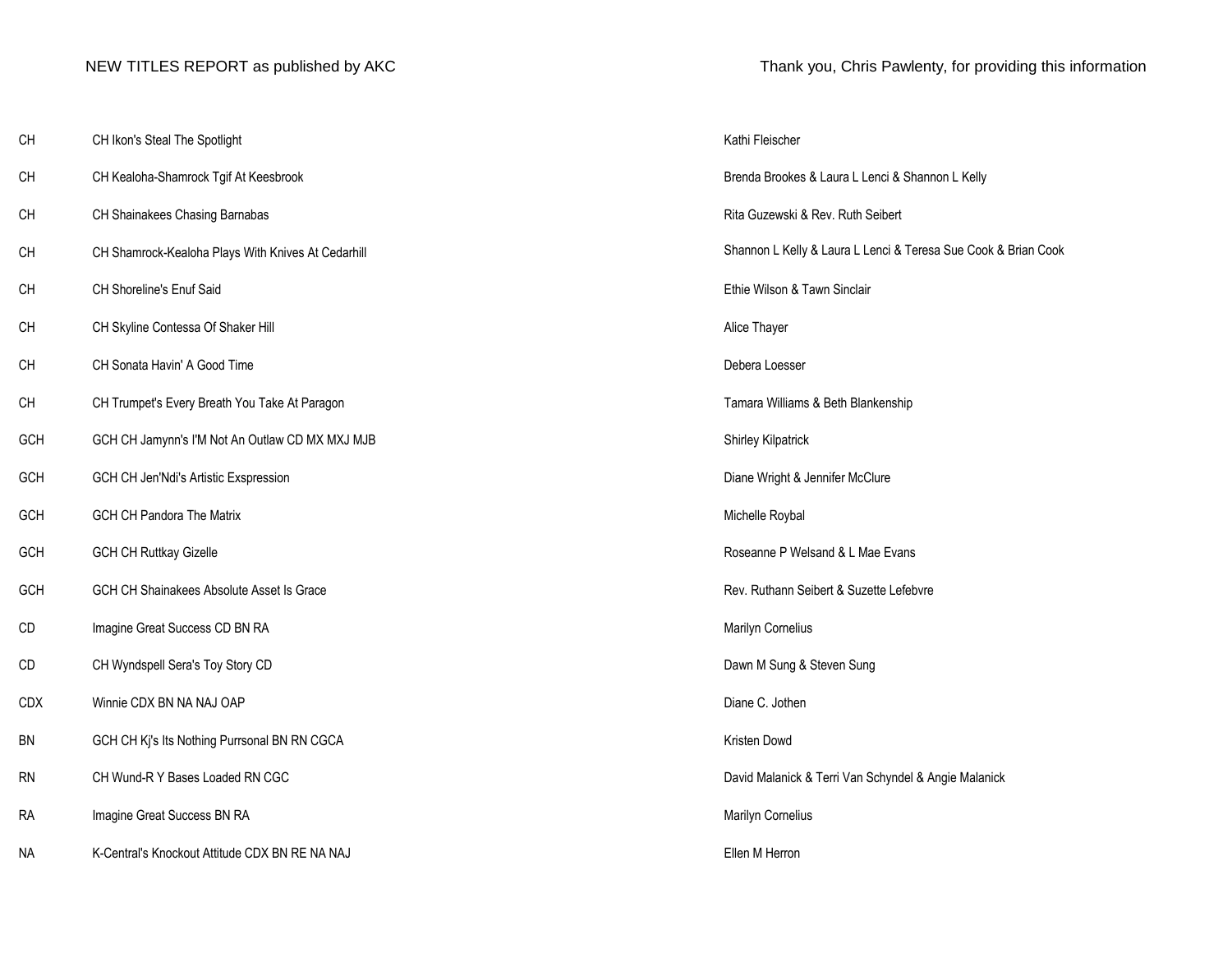| NA         | CH Whirlaway's Flying Turns NA                                                                                                                                     | <b>Bonnie Hronek</b>                                        |
|------------|--------------------------------------------------------------------------------------------------------------------------------------------------------------------|-------------------------------------------------------------|
| <b>NAP</b> | Caddy NAP NJP                                                                                                                                                      | Dina Zinnes                                                 |
| AX         | CH Wyndjamr's Barefoot Contessa RA AX AXJ NAP NJP                                                                                                                  | Robin Skinner & Lynne Anderson                              |
| МX         | Duncan MX MXJ OF T2B                                                                                                                                               | Jessica Houghton & Francis Kelly                            |
| <b>MXB</b> | Adonai's Star Attraction MX MXB MXJ OF CGC                                                                                                                         | Craig Josling & Judith Hintzman                             |
| <b>MXS</b> | MACH Cari-On Cool Hand Luke MXS MJG MXF MFB T2B                                                                                                                    | Tom Ballen & Dennis Le Houillier & Amy Ballen & Rene Sauser |
| <b>MXC</b> | CH MACH2 Skyline's Celemir RN MXC MJC NF                                                                                                                           | Michele McGrath                                             |
| MXB3       | MACH7 Sherwood's Selah MXB3 MJB3 MXF TQX T2B2                                                                                                                      | Ms. Kimberly D Smith                                        |
| MXP3       | CH Kemont's Double Park RN OA OAJ MXP3 MXPB MJP4 MJPB OF T2BP2<br>CH MACH2 PACH Afkee's Undercover Angel RN MXS2 MJB2 MXP6 MXPS MJP5 MJPS PAX MXF MFS TQX MFP MFPB | Mrs. Sandra Lambright & Stephanie Pullen                    |
| MXP6       | TQXP T2BP2                                                                                                                                                         | Lexie E Billman                                             |
| <b>NJP</b> | Keepsake Karolina Dreamin' AX AXJ NJP                                                                                                                              | Lydia B Taylor & James Taylor                               |
| AXJ        | Keepsake He'Ll Blow You Away OA AXJ                                                                                                                                | Beth Godwin                                                 |
| MXJ        | Imagine The Road To Success AX MXJ                                                                                                                                 | Carolyn Schaldecker & Vernon Schaldecker                    |
| MJB        | Afkee's Berberella MX MXJ MJB MXF T2B                                                                                                                              | Lexie E Billman                                             |
| MJS        | Shoreline's Ruby Slippers CD BN RAE MX MXB MXJ MJS XF T2B                                                                                                          | Patricia Voyles & Tawn Sinclair                             |
| MJG        | CH Daimler's Truly Top Secret CD RE MX MXB MXJ MJG XF T2B                                                                                                          | Sue Ellen Cassiday & John Cassiday                          |
| MJG        | CH MACH Jamynn's Onetoomany Coladas UD MXB MJG                                                                                                                     | Shirley Kilpatrick                                          |
| MJP4       | CH Kemont's Double Park RN OA OAJ MXP3 MXPB MJP4 MJPB OF T2BP2                                                                                                     | Mrs. Sandra Lambright & Stephanie Pullen                    |
| MXF        | Afkee's Berberella MX MXJ MXF T2B                                                                                                                                  | Lexie E Billman                                             |
| <b>MXF</b> | GCH CH Shoreline's Tuff Enuf VCD2 BN RAE MX MXB MXJ MJB MXF T2B                                                                                                    | Tawn Sinclair & Pia Paulsen                                 |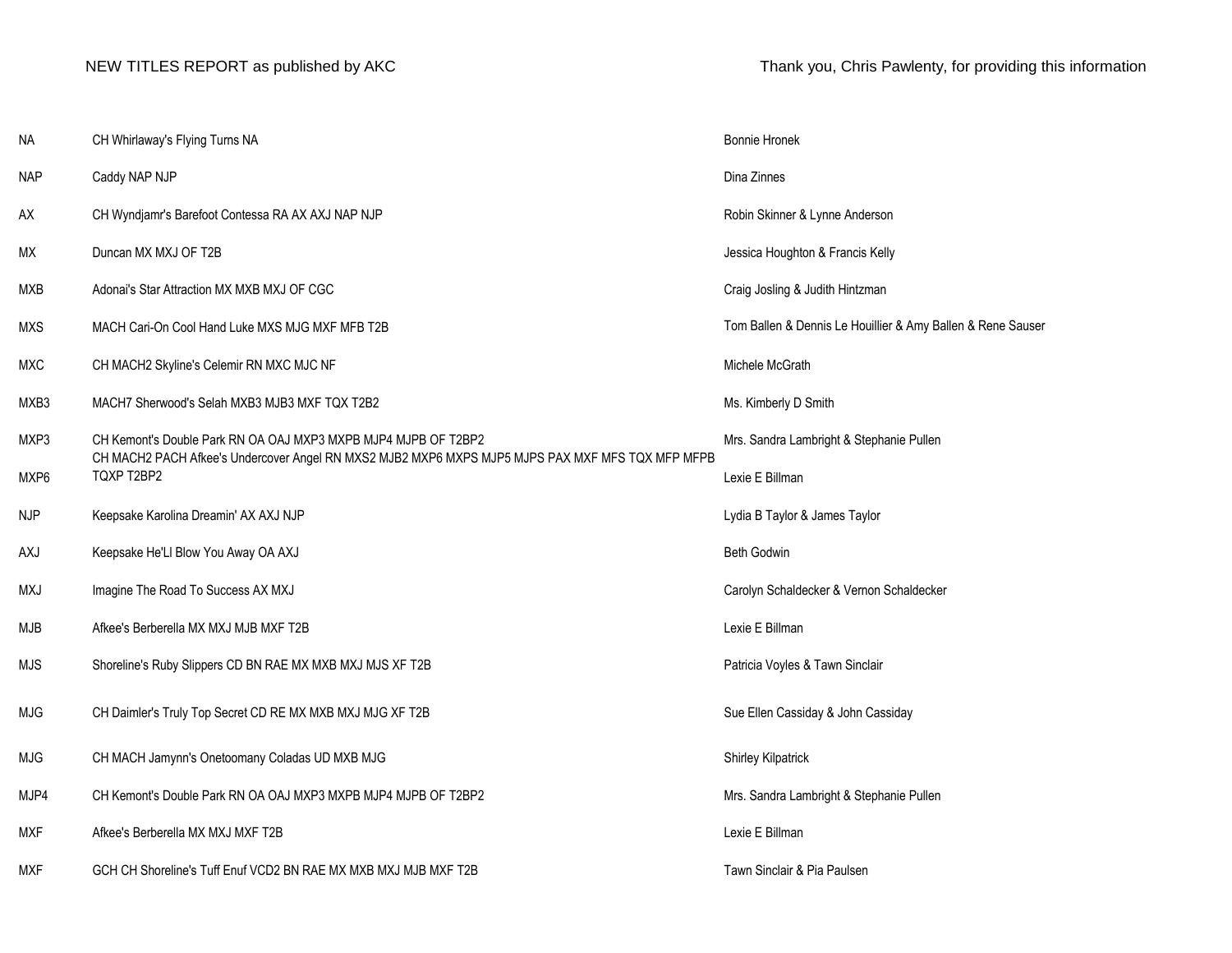| MACH <sub>2</sub> | CH MACH2 Skyline's Isabella The Ball MXS MJS                                                                                                                | Ruth Thompson                                        |
|-------------------|-------------------------------------------------------------------------------------------------------------------------------------------------------------|------------------------------------------------------|
| PACH              | CH PACH Imagine Sherwood B Funny RA MXP5 MXPS MJP5 MJPS PAX<br>CH MACH2 PACH Afkee's Undercover Angel RN MXS2 MJB2 MXP6 MXPS MJP5 MJPS PAX2 MXF MFS TQX MFP | Carolyn Schaldecker                                  |
| PAX <sub>2</sub>  | MFPB TQXP T2BP2                                                                                                                                             | Lexie E Billman                                      |
| CA                | CH Vandys Uther Pendragon NA NAP NJP CA FM CGC                                                                                                              | Dale McElrath & Carole Henry                         |
| CGC               | CH Cara Head Of The Class CGC                                                                                                                               | Pamela L Hildebrand                                  |
| CGC               | Cara Woodhill Unlimited Credit RN CGC                                                                                                                       | Pamela L Hildebrand                                  |
| CGC               | GCH CH Daimler's Luck Be A Lady At Indykees RN CGC                                                                                                          | Pamela L Hildebrand                                  |
| CGC               | Sir Reginald Hildebrand CD RAE CGC                                                                                                                          | Pamela Hildebrand                                    |
| CGC               | Wolfer's Too Much Monkey Business CGC                                                                                                                       | Mrs. Elizabeth L Leitzke & Mr. Paul E Leitzke        |
|                   | 2014 from the July AKC Report                                                                                                                               |                                                      |
|                   |                                                                                                                                                             |                                                      |
| <b>TITLE</b>      | <b>NAME</b>                                                                                                                                                 | <b>OWNERS</b>                                        |
| CH                | CH Ankor's Lik'A Whisper                                                                                                                                    | Joyce Perkins                                        |
| <b>CH</b>         | CH Astarz Dream Out Loud                                                                                                                                    | Donna Stekli & Kathryn Ann Barker & Lemuel F Burnett |
| CH                | CH Karina Astarz Itz'Za Charmed And Dangerous                                                                                                               | Vickie L Louie & Donna Stekli                        |
| <b>CH</b>         | CH Kimar's All About Me                                                                                                                                     | Kimberly Wallace-Schall & Mark Schall                |
| CH                | CH Kj's Chubby Cheeks                                                                                                                                       | Joyce Perkins & Kristen Dowd                         |
| CH                | CH Kj's Speed Date BN RN AX AXJ NAP NJP NF                                                                                                                  | Laura Inman                                          |
| <b>CH</b>         | CH La Jon's Showtyme's Special K                                                                                                                            | Linda Jones & Lori Hooper                            |
| CH                | CH Ladyslipper's Top Hat And Tail AX AXJ                                                                                                                    | Karen Sheahan & Karen S Godfrey & G M Godfrey        |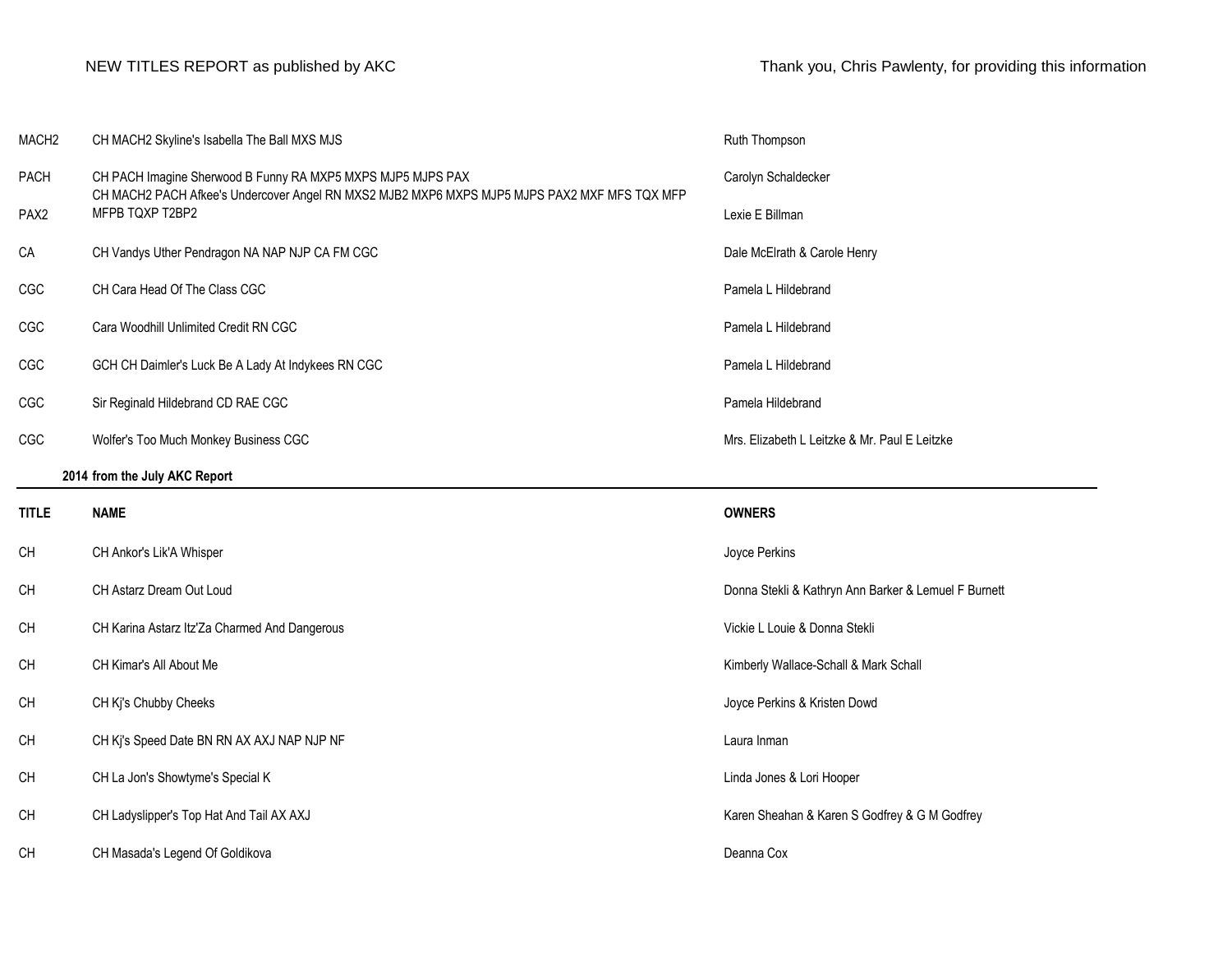| CH        | CH Shamrock-Kealoha Bowls With Nuns                     | Shannon L Kelly & Brian Cook & Teresa Cook |
|-----------|---------------------------------------------------------|--------------------------------------------|
| CH        | CH Summerwind's Bugsy                                   | Jean Gauchat-Hargis & Joshua Hargis        |
| GCH       | GCH CH Brevon's Danari                                  | Sandra Wilson & Bonnie A Bell Bond         |
| GCH       | GCH CH Keesbrook N Windrift's Spencer                   | Joanne Reed                                |
| GCH       | GCH CH Kemont's Foolish Pleasure                        | Jan Corrington                             |
| CD        | Beasley's Fancy Chief Clancy CD RE CGC                  | Stacie Beasley & Jeffrey Beasley           |
| CD        | Hallelujah Amen Katie CD RA NA NAJ                      | Sue Ellen Cassiday & John Cassiday         |
| CD        | GCH CH Kj's Its Nothing Purrsonal CD BN RA CGCA         | Kristen Dowd                               |
| UD        | Rodney Harold Rufus UD RAE2 MX MXB MXJ MXP2 MXPB MJP OF | Elizabeth Strick                           |
| BN        | Allante's Wicked Wave Of Wonder BN CGC                  | Margaret K. Griffo                         |
| BN        | Kj's Speed Date BN RN AX AXJ NAP NJP NF                 | Laura Inman                                |
| RN        | GCH CH Baronwood Infinity And Beyond RN                 | Kelli Denton & Donna Smith                 |
| RN        | Kj's Speed Date RN AX AXJ NAP NJP NF                    | Laura Inman                                |
| <b>RN</b> | Wyndspell Benchmark CDX BN GN GO RN OA OAJ              | Mrs. Lila M Dann                           |
| <b>RA</b> | Hallelujah Amen Katie RA NA NAJ                         | Sue Ellen Cassiday & John Cassiday         |
| <b>RA</b> | GCH CH Kj's Its Nothing Purrsonal CD BN RA CGCA         | Kristen Dowd                               |
| <b>RA</b> | Vanderblom Boreas CD BN RA                              | Judy McDonald                              |
| <b>RE</b> | Beasley's Fancy Chief Clancy CD RE CGC                  | Stacie Beasley & Jeffrey Beasley           |
| <b>RE</b> | Keesbrook's Tourmaline Blues UDX2 OM3 RE AX AXJ NF      | Lila Dann                                  |
| <b>RE</b> | Nightwind's Dancing Dutchman BN RE                      | Elaine Dante                               |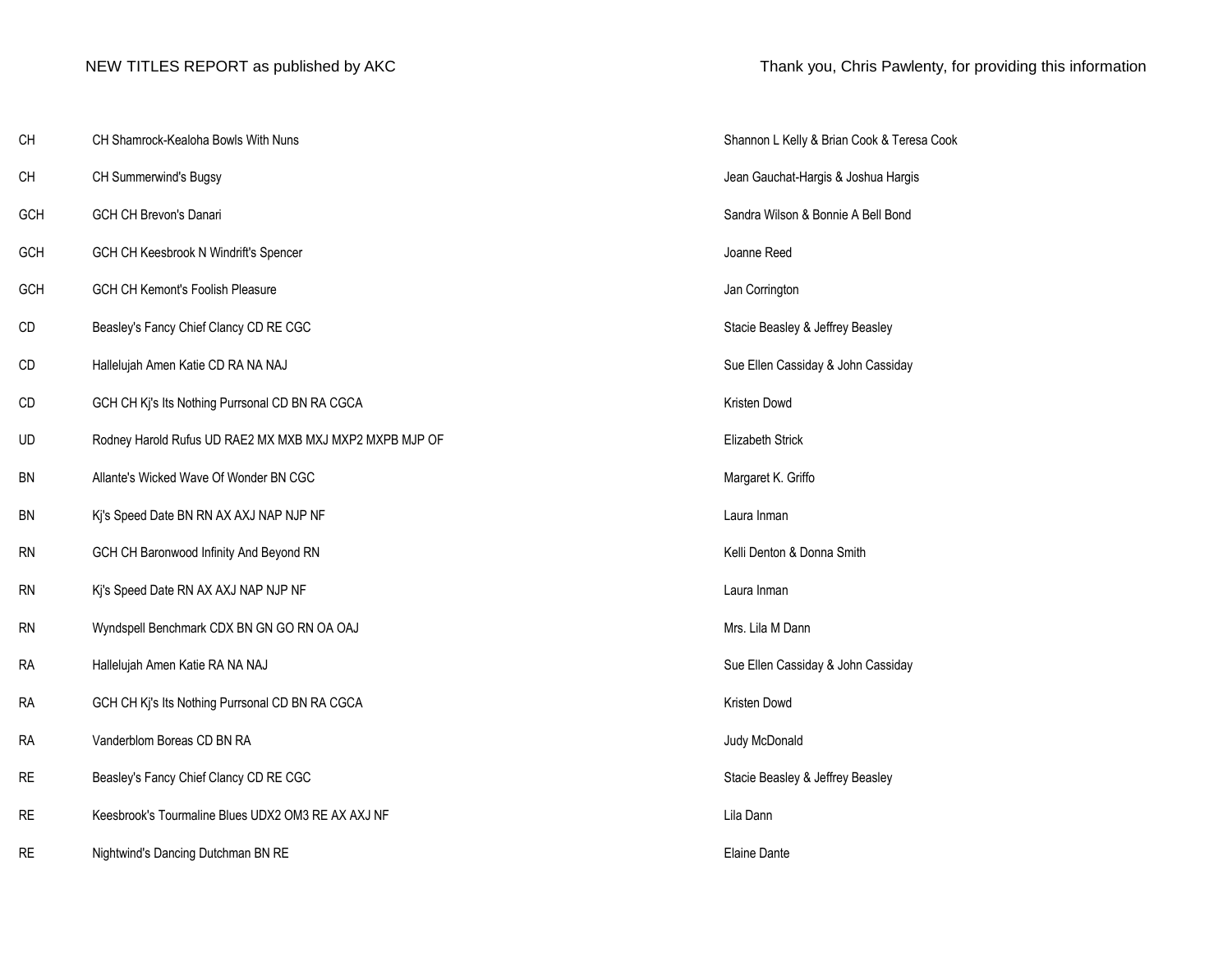| RAE2        | Vandys Nydia UD GO RAE2 NA NAJ AXP OJP THD                                           | Barbara Eng & Carole Henry                        |
|-------------|--------------------------------------------------------------------------------------|---------------------------------------------------|
| <b>NAP</b>  | Imagine All That Bling NAP                                                           | <b>Chris Pawlenty</b>                             |
| OAP         | Keesbrook Paris In Springtime OAP NJP                                                | Katharine Murphy                                  |
| OAP         | CH Vandys Uther Pendragon NA OAP NJP CA FM CGC                                       | Dale McElrath & Carole Henry                      |
| AX          | Keepsake He'Ll Blow You Away AX AXJ                                                  | <b>Beth Godwin</b>                                |
| AX          | Vandys Titania UD GN GO RE AX OAJ                                                    | Barbara Eng & Carole Henry                        |
| MXB         | Covenants Dashing Casanova RN MX MXB MXJ MJB NJP XF                                  | Fran D'Amico & Patricia Ferguson & Anita Houchins |
| <b>MXG</b>  | CH MACH Daimler's Summer Adventure UD RA MXG MJS XF                                  | Joy-Ann Pool                                      |
| <b>MXBP</b> | Kimar's Prime Time In Sprookje MXP2 MXPB MJP5 MJPS NFP                               | Sherilyn Solanick & John R Samuel                 |
| <b>NAJ</b>  | Skyline's Geatland Aspiration NA NAJ NF                                              | Mr. Richard G Su & Judith L Nye Ph.D.             |
| <b>NAJ</b>  | Whiskees Caol IIa Floranfauna NAJ                                                    | Kathy Winzer & Stephen Winzer                     |
| <b>NJP</b>  | Imagine All That Bling NAP NJP                                                       | <b>Chris Pawlenty</b>                             |
| <b>OAJ</b>  | Coaster Kees Pounce And Bounce RE NA OAJ                                             | Carol Blair & Stu Blair                           |
| OAJ         | CH Skyline's Outburst RA NA OAJ                                                      | Stacey Alexander & Thomas Alexander               |
| OJP         | CH Vandys Uther Pendragon NA OAP OJP CA FM CGC                                       | Dale McElrath & Carole Henry                      |
| <b>MJS</b>  | GCH CH Shoreline's Tuff Enuf VCD2 BN RAE MX MXB MXJ MJS MXF T2B                      | Tawn Sinclair & Pia Paulsen                       |
| <b>MJC</b>  | MACH Afkee's Mistress Of The Dark RN MXG MJC OF T2B                                  | Lexie E Billman                                   |
| MJG2        | CH MACH4 Harem's Head Over Heels MXB2 MJG2 NF                                        | Emily Taggart & Harold Taggart                    |
| MJG4        | GCH CH MACH10 Shoreline's Tuff Act To Follow VCD3 VER RAE2 MXB4 MJG4 MXF MFB TQX T2B | Tawn Sinclair & John Sinclair                     |
|             |                                                                                      |                                                   |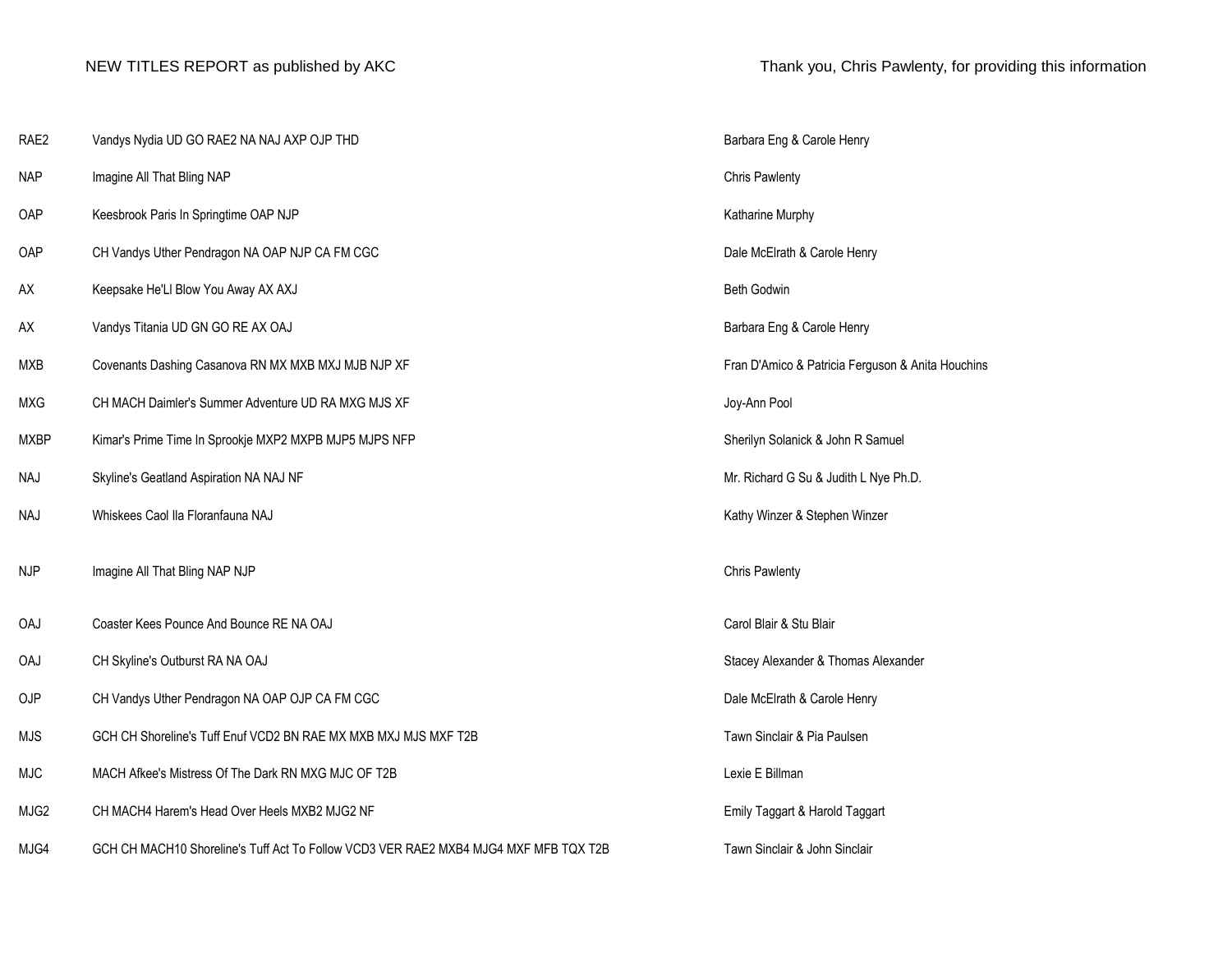| CН                | CH Ashbrook's Jen'Ndi The Lass                                                  | Linda Moss      |
|-------------------|---------------------------------------------------------------------------------|-----------------|
| <b>TITLE</b>      | <b>NAME</b>                                                                     | <b>OWNERS</b>   |
|                   | 2014 from the August AKC Report                                                 |                 |
| <b>THD</b>        | MACH Cari-On Cool Hand Luke MXS MJG MXF MFB T2B THD                             | Tom Ballen & D  |
| CGCA              | Zeus Akee Of Keeshond Heaven CGCA                                               | George Winder   |
| CGCA              | Vali's Adeste Fidelis CD RE NAJ NAP NJP NF NFP CGCA                             | Pat Stolte      |
| CGC               | GCH CH Thistledown Nikolas CGC                                                  | Sandra K Johns  |
| CGC               | CH Sweetkees Starburst Ruttkay CGC                                              | Don W Monace    |
| CGC               | Olefort Cadbury Bunny CGC                                                       | Susan Jarvis    |
| CGC               | Darkenwald Kodiak Valhalla CGC                                                  | Alexander Misk  |
| CGC               | Ares War God Of Windy Pines CGC                                                 | Kelly Rollyson  |
| T2B               | MACH Resq's Ruger 514 MXB MJS XF T2B                                            | Mrs. Shelley Du |
| T <sub>2</sub> B  | CH Amjukees Regal Discovery AX AXJ NF T2B                                       | Roseann Vorce   |
| MACH <sub>5</sub> | MACH5 Shoreline's Ruff N Tuff RE MXB2 MJS2 OF                                   | Jocelyn Tipple  |
| MACH <sub>5</sub> | CH MACH5 Harem's Head Over Heels MXB2 MJG2 NF                                   | Emily Taggart & |
| <b>TQX</b>        | GCH CH MACH2 Parrkees Perpetual Motion At Shoreline CDX RAE MXS MJC MXF TQX T2B | Patricia Voyles |
| XF                | Covenants Dashing Casanova RN MX MXJ MJB NJP XF                                 | Fran D'Amico 8  |
| <b>NFP</b>        | Foxfair Counterpoint AXP AJP NFP                                                | Sherilyn K Sola |
| <b>MJPS</b>       | Kimar's Prime Time In Sprookje MXP2 MXPB MJP5 MJPS NFP                          | Sherilyn Solani |
| MJP <sub>5</sub>  | Kimar's Prime Time In Sprookje MXP2 MXPB MJP5 MJPS NFP                          | Sherilyn Solani |

Sherilyn Solanick & John R Samuel Sherilyn Solanick & John R Samuel Sherilyn K Solanick & John R Samuel Fran D'Amico & Patricia Ferguson & Anita Houchins Patricia Voyles & Tawn Sinclair & Eileen A Parr Emily Taggart & Harold Taggart Jocelyn Tipple & Tawn Sinclair Mrs. Shelley Durbak & Mr. Joseph Durbak Alexander Miskiewicz & Suzette Lefebvre Don W Monacelli & Barbara A Merla Sandra K Johnson & Irene T Maxwell George Windemaker Sr. & Collene Esterly Hamm & Karen Windemaker Tom Ballen & Dennis Le Houillier & Amy Ballen & Rene Sauser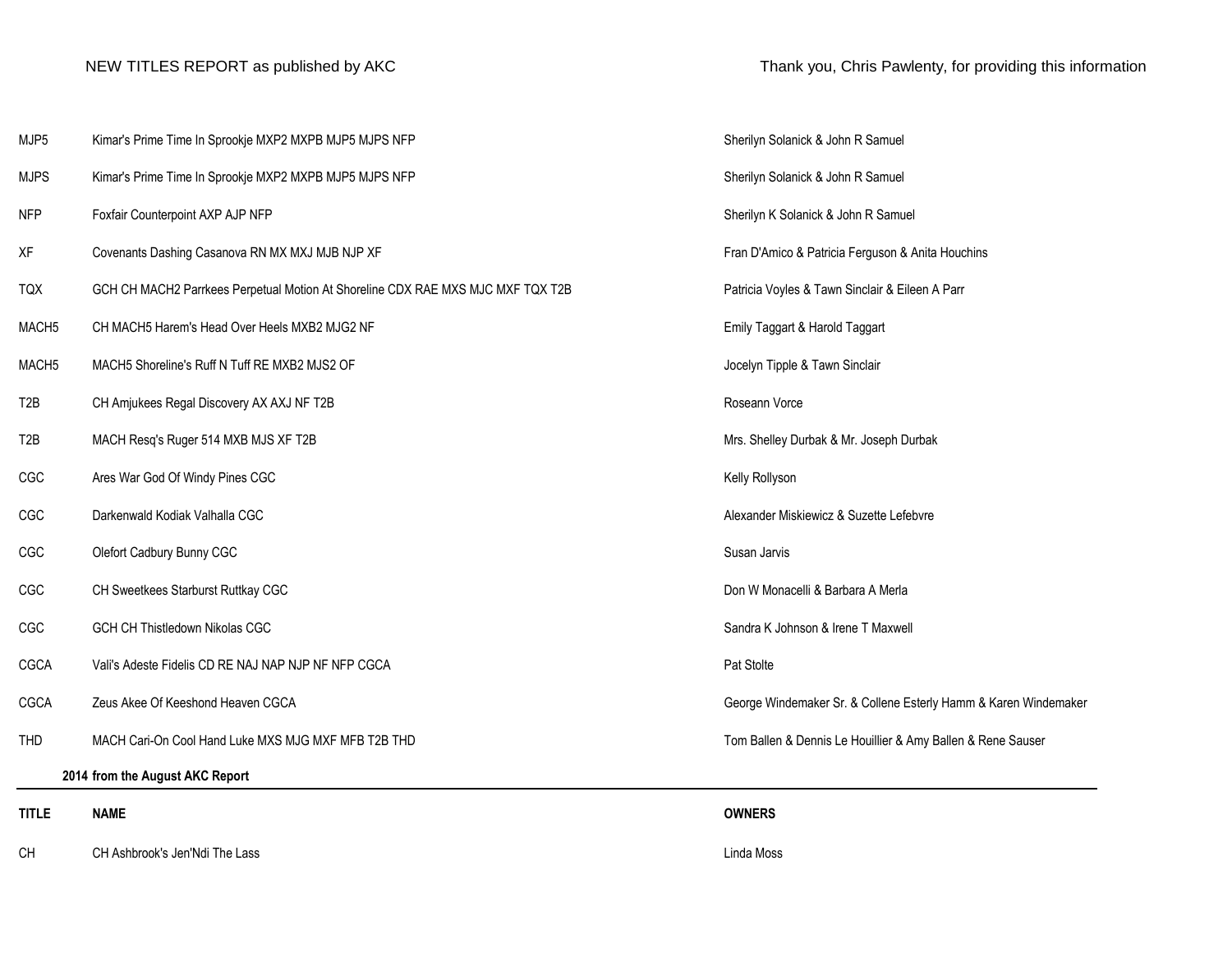| CH        | CH Jen'N Di's Don'T Stop Believin' CGC            | Barbara Anne Crawford Stoffel & Diane Wright     |
|-----------|---------------------------------------------------|--------------------------------------------------|
| CH        | CH Jen'Ndi's Banking On Gems At Ashbrook          | Linda Moss & Jennifer McClure                    |
| <b>CH</b> | CH Kan Du's Bitter Sweet                          | Barbara Campbell & Barbara Brown & Glen Campbell |
| <b>CH</b> | CH Kimar's All Bets On Me                         | Michelle Beaton                                  |
| <b>CH</b> | CH Kj's Chubbette                                 | Kristen Dowd                                     |
| CH        | CH Kj's I'M Not Chubby, I'M Fluffy                | Kristen Dowd                                     |
| <b>CH</b> | CH Kriskee Miracle On Main Street                 | Diane Rishe & Joann Lewis-Franklin & Ron Rishe   |
| СH        | CH Masada's Rachel Alexandra@Spinnakees           | Elizabeth Stover                                 |
| CH        | CH Rymiska Icy Treat For Shamrock                 | Shannon Kelly & Brian Cook & Teresa Cook         |
| <b>CH</b> | CH Skyline's Purrsonal Choice For Karmakees       | Patti J Hobbs                                    |
| GCH       | GCH CH Discover Ruby Slippers NAJ                 | Roseann Vorce                                    |
| GCH       | GCH CH Kriskee Annie N Of Mt Rose                 | Joann Lewis-Franklin & Richard Franklin          |
| GCH       | GCH CH Windrift's Moondancer For Wildheart        | Liz L McKnight & Joanne Reed                     |
| CD        | Keepsake Karolina Dreamin' CD AX AXJ NJP          | Lydia B Taylor & James Taylor                    |
| <b>BN</b> | CH Cinderlad Barefoot In The Park BN RE OA AXJ NF | Leslie Meyn & Patricia Tocalis                   |
| <b>RN</b> | Ares War God Of Windy Pines RN CGCA               | Kelly Rollyson                                   |
| <b>RN</b> | Keesridge The Essence Of Zivah RN                 | Amanda Lougheed                                  |
| <b>RN</b> | Wund-R Y The Game Is Afoot RN OA NAJ NF           | Donna L Schmitt & Katrina C Guse                 |
| <b>RA</b> | Ruttkay Freya RA                                  | Ann Fowler                                       |
| <b>RE</b> | CH Cinderlad Barefoot In The Park RE OA AXJ NF    | Leslie Meyn & Patricia Tocalis                   |

| Barbara Anne Crawford Stoffel & Diane Wright     |
|--------------------------------------------------|
| Linda Moss & Jennifer McClure                    |
| Barbara Campbell & Barbara Brown & Glen Campbell |
| Michelle Beaton                                  |
| Kristen Dowd                                     |
| Kristen Dowd                                     |
| Diane Rishe & Joann Lewis-Franklin & Ron Rishe   |
| <b>Elizabeth Stover</b>                          |
| Shannon Kelly & Brian Cook & Teresa Cook         |
| Patti J Hobbs                                    |
| Roseann Vorce                                    |
| Joann Lewis-Franklin & Richard Franklin          |
| Liz L McKnight & Joanne Reed                     |
| Lydia B Taylor & James Taylor                    |
| Leslie Meyn & Patricia Tocalis                   |
| Kelly Rollyson                                   |
| Amanda Lougheed                                  |
| Donna L Schmitt & Katrina C Guse                 |
| Ann Fowler                                       |
| Logio Maun <sup>0</sup> Detricio Topolio         |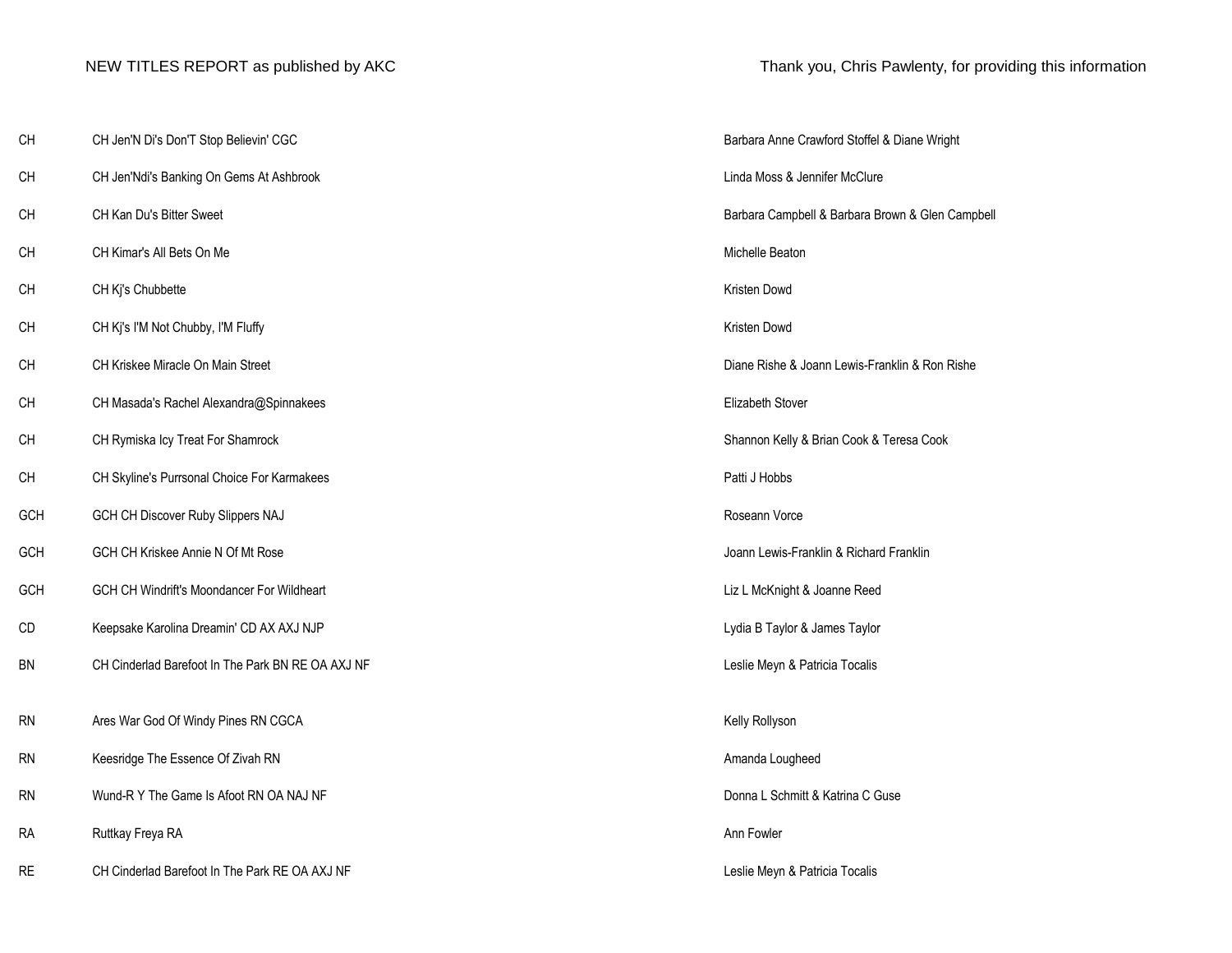| <b>RE</b>  | Hallelujah Amen Katie CD RE NA NAJ              | Sue Ellen Cassiday & John Cassiday       |
|------------|-------------------------------------------------|------------------------------------------|
| <b>RE</b>  | CH Hallelujah's Canon Amen RE OA OAJ NF         | Sue Ellen Cassiday & John Cassiday       |
| <b>RE</b>  | GCH CH Kj's Its Nothing Purrsonal CD BN RE CGCA | Kristen Dowd                             |
| <b>RE</b>  | CH Skyline's Outburst RE OA OAJ                 | Stacey Alexander & Thomas Alexander      |
| <b>RE</b>  | CH Vandaban Wessex RE                           | Deborah A Lynch & Jeanne Buente          |
| <b>NA</b>  | GCH CH Discover Ruby Slippers NA NAJ            | Roseann Vorce                            |
| <b>NA</b>  | CH Trumpet's A Kind Of Majik NA NAJ             | John A Malak & Joan L Malak              |
| <b>NA</b>  | Whiskees Caol IIa Floranfauna NA NAJ NF         | Kathy Winzer & Stephen Winzer            |
| 0A         | Hallelujah Amen Katie CD RE OA NAJ              | Sue Ellen Cassiday & John Cassiday       |
| OA         | CH Skyline's Outburst RE OA OAJ                 | Stacey Alexander & Thomas Alexander      |
| AX         | Daimler's Too Hot To Handle CD AX NAJ           | Mrs. Joy-Ann Pool                        |
| AX         | CH Wund-R Y Theres No Crying In Baseball AX AXJ | <b>Emily Taggart</b>                     |
| <b>MSX</b> | CH MACH Jamynn's Onetoomany Coladas UD MXS MJG  | Shirley Kilpatrick                       |
| MXS2       | CH MACH5 Harem's Head Over Heels MXS2 MJG2 NF   | Emily Taggart & Harold Taggart           |
| <b>MXP</b> | CH Nightwind Mighty Mac MX MXJ MXP MJP          | Michael J Coates Jr.                     |
| <b>NAJ</b> | CH Trumpet's A Kind Of Majik NA NAJ             | John A Malak & Joan L Malak              |
| AJP        | Darkenwald's Zest In Show CD OA OAJ AXP AJP NF  | Richard Su & Suzette Lefebvre & Judy Nye |
| <b>MXJ</b> | Krafty's Secret Peppermint Twist AX MXJ         | Ruth Thompson                            |
| <b>MXJ</b> | CH Wund-R Y Theres No Crying In Baseball AX MXJ | <b>Emily Taggart</b>                     |
| <b>MJG</b> | CH MACH2 Skyline's Isabella The Ball MXS MJG    | Ruth Thompson                            |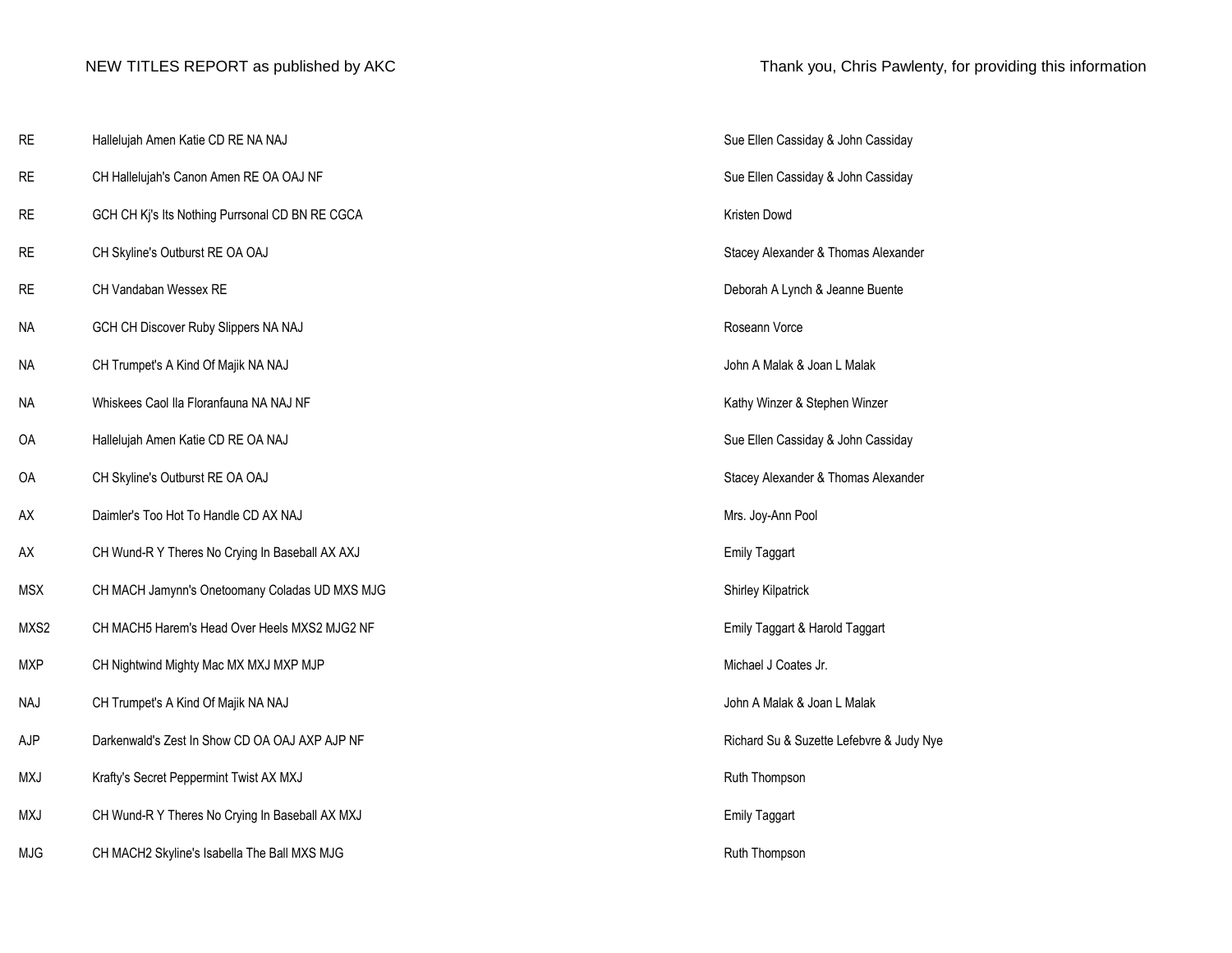| MJB2              | GCH CH MACH2 Parrkees Perpetual Motion At Shoreline CDX RAE MXG MJB2 MXF TQX T2B     | Patricia Voyles   |  |  |
|-------------------|--------------------------------------------------------------------------------------|-------------------|--|--|
| MJB <sub>2</sub>  | CH MACH2 Skyline's Celemir RN MXC MJB2 NF                                            | Michele McGrat    |  |  |
| MJG2              | CH MACH5 Paradise Kees' Alotta Colada UD MXS2 MJG2                                   | Shirley Kilpatric |  |  |
| MJG <sub>2</sub>  | MACH5 Shoreline's Ruff N Tuff RE MXB2 MJG2 OF                                        | Jocelyn Tipple &  |  |  |
| MJS3              | MACH7 Sherwood's Selah MXB3 MJS3 MXF TQX T2B2                                        | Ms. Kimberly D    |  |  |
| <b>MJP</b>        | Sweetkees Kacy Ruttkay RN NA NAJ AXP MJP OF                                          | Don Rager & Da    |  |  |
| <b>NF</b>         | Keepsake He'Ll Blow You Away AX AXJ NF                                               | Beth Godwin       |  |  |
| <b>NF</b>         | Whiskees Caol IIa Floranfauna NA NAJ NF                                              | Kathy Winzer &    |  |  |
| MACH <sub>8</sub> | MACH8 Sherwood's Selah MXB3 MJS3 MXF TQX T2B2                                        | Ms. Kimberly D    |  |  |
| MACH11            | GCH CH MACH11 Shoreline's Tuff Act To Follow VCD3 VER RAE2 MXB4 MJG4 MXF MFB TQX T2B | Tawn Sinclair &   |  |  |
| T <sub>2</sub> BP | MACH Mandy Durbak MXB MJS NF T2BP                                                    | Shelley Durbak    |  |  |
| CGC               | Darkenwald Nikita CGC                                                                | Kenneth Vierra    |  |  |
| CGC               | Kj's Tiny Dancer CGC                                                                 | Kathy Gaynor      |  |  |
| CGC               | Maiha Dancing Wave CGC                                                               | Marguerite Cutr   |  |  |
| CGC               | Rainkees Aspen Mandalena CGC                                                         | Lee Stadtlander   |  |  |
| CGC               | CH Shamrock-Kealoha Easy Like Sunday Morning Con Brio CGC                            | Althea Chang      |  |  |
| <b>CGCA</b>       | Ares War God Of Windy Pines CGCA                                                     | Kelly Rollyson    |  |  |
| CGCA              | CH Ki's Play Date CD BN RN CGCA                                                      | Lois and David    |  |  |
|                   | 2014 from the September AKC Report                                                   |                   |  |  |
|                   |                                                                                      |                   |  |  |

Patricia Voyles & Tawn Sinclair & Eileen A Parr Michele McGrath Shirley Kilpatrick Jocelyn Tipple & Tawn Sinclair Ms. Kimberly D Smith Don Rager & Dawn Rager Kathy Winzer & Stephen Winzer Ms. Kimberly D Smith Tawn Sinclair & John Sinclair Shelley Durbak Marguerite Cutroni

Lois and David Waddell

**TITLE NAME OWNERS**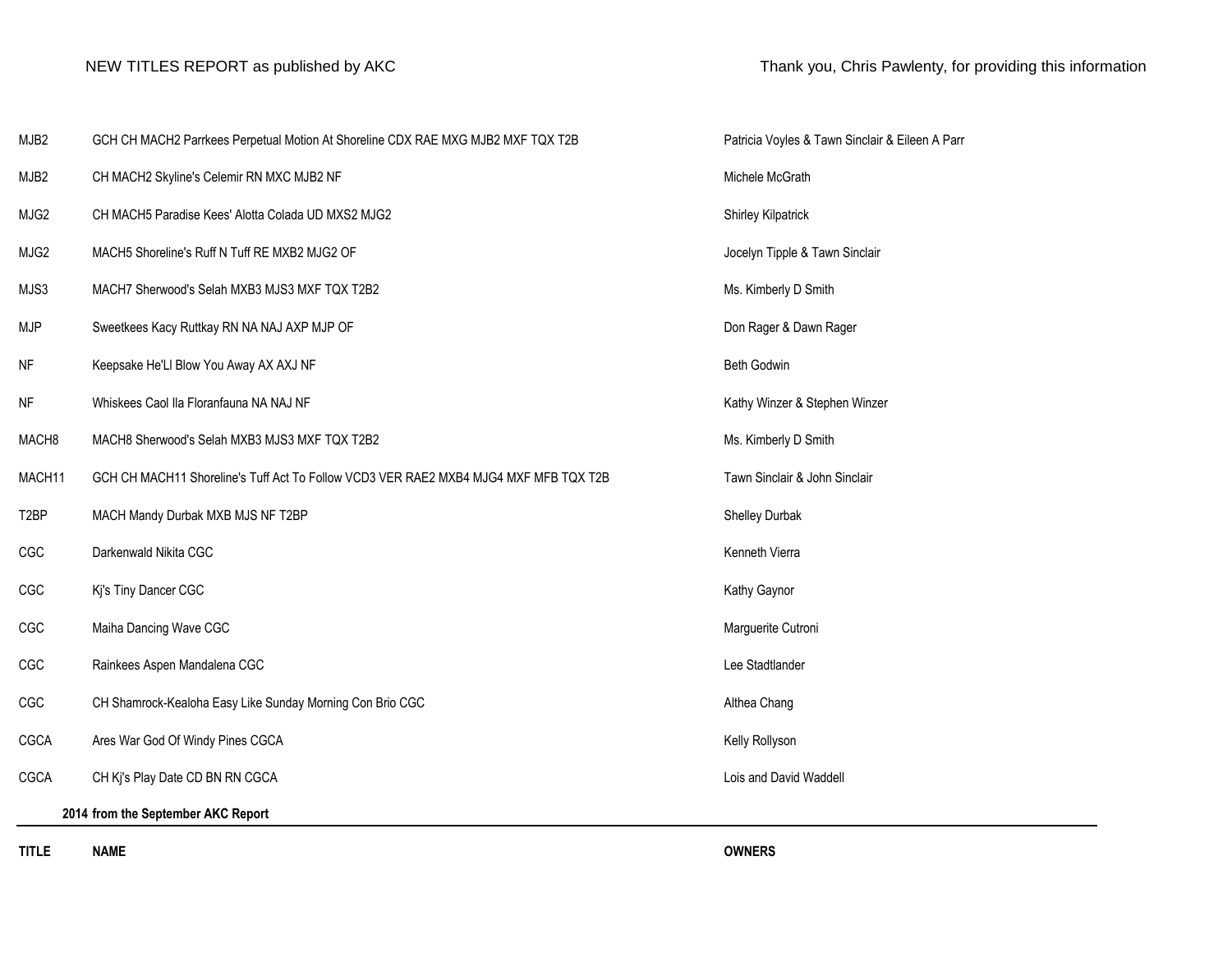| CH         | CH Confetti's Jokes And Gems @ Arklow                          | Wendi Venable & Kathy Easter             |
|------------|----------------------------------------------------------------|------------------------------------------|
| <b>CH</b>  | CH Confetti's Jokes and Jollies                                | Wendi Venable                            |
| CH         | CH Coxswain I Can Make You Dance                               | Jeannine Dewald                          |
| CH         | CH Evolution's Pretty Little Liar                              | Kellie Siekierski                        |
| <b>CH</b>  | CH La Jon's Showtyme's Honey Nut                               | Lorna Harper & Linda Jones & Lori Hooper |
| CH         | CH Wund-R Y Hard Habit To Break                                | Terri Van Schyndel                       |
| GCH        | GCH CH Copykee's Cryo Victory V Vosdal                         | Cherrie A Treber & John Treber           |
| GCH        | GCH CH Ikon's Steal The Spotlight                              | Kathi Fleischer                          |
| GCH        | GCH CH Karina's The Charmed One                                | Vickie Lee Louie & Chase Waddell         |
| GCH        | GCH CH Stardust's Formal Affair CGC                            | Sonya Anton                              |
| CD         | CH Hallelujah's Canon Amen CD RE OA OAJ NF                     | Sue Ellen Cassiday & John Cassiday       |
| CD         | Keesbrook's Diamond Jubilee CD                                 | Marion Crain                             |
| <b>CDX</b> | CH Daimler Wynwood Rhythm N Blues CDX BN RAE NA OAJ NAP NJP NF | Lois Albright                            |
| <b>UD</b>  | Wyndspell Benchmark UD BN GN GO RN OA OAJ                      | Mrs. Lila M Dann                         |
| OA         | CH Kj's Live-A-Little OA NAJ                                   | Shirley Kilpatrick                       |
| OA         | GCH CH Skyline's Path Of Least Resistance OA NAJ NF            | Stacey M Cromer Berman & Gregg S Berman  |
| OAP        | Imagine All That Bling OAP NJP                                 | <b>Chris Pawlenty</b>                    |
| OAP        | Vali's Adeste Fidelis CD RE NAJ OAP OJP NF NFP CGCA            | Pat Stolte                               |
| МX         | CH Amjukees Regal Discovery MX AXJ NF T2B                      | Roseann Vorce                            |
| МX         | Imagine The Road To Success MX MXJ                             | Carolyn Schaldecker & Vernon Schaldecker |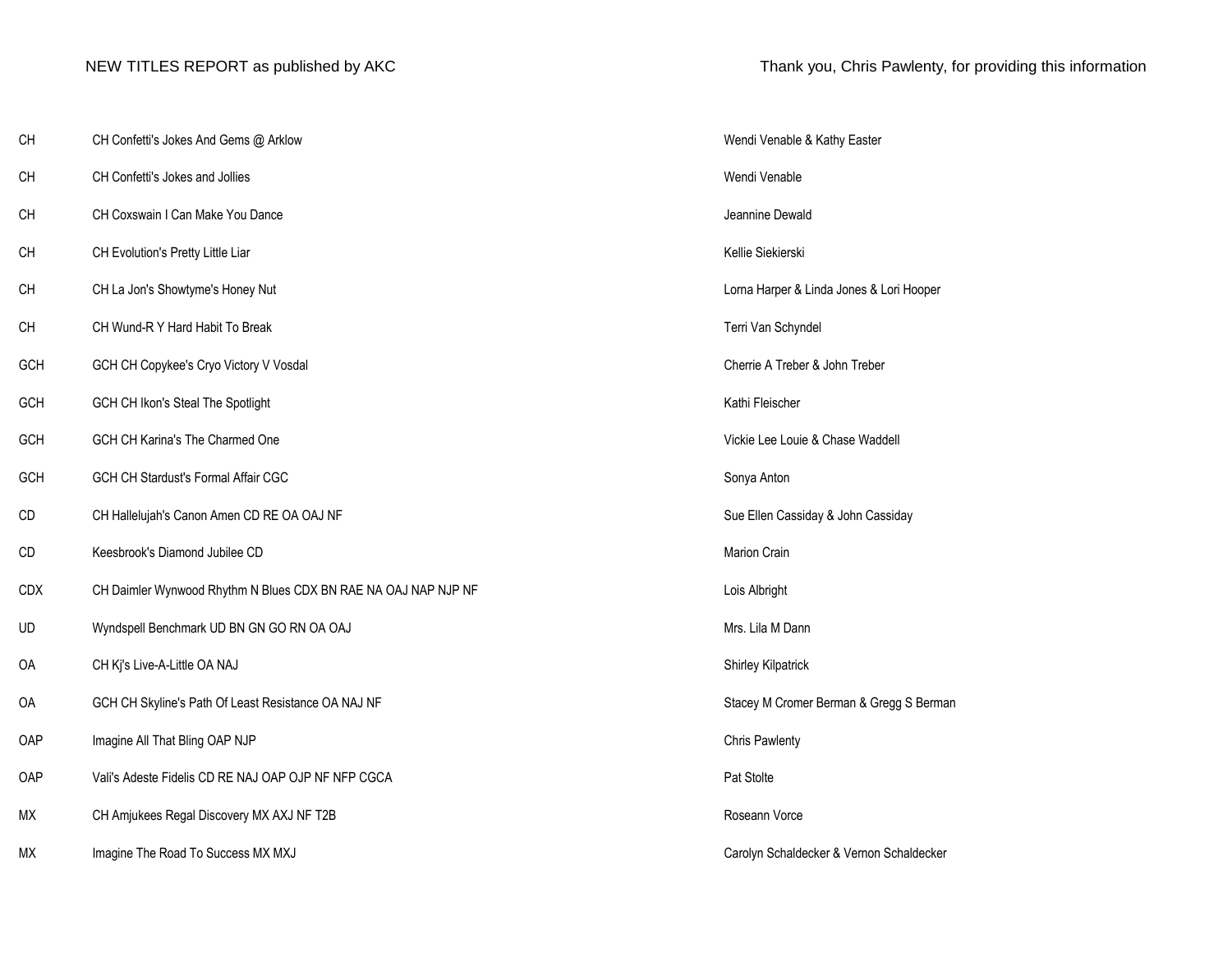| <b>MXB</b>                    | B Mi Glamour Gal O' Mine RE MX MXB MXJ MJB OAP AJP NF                                | Patricia Dunham                         |
|-------------------------------|--------------------------------------------------------------------------------------|-----------------------------------------|
| <b>MXB</b>                    | GCH CH Jamynn's I'M Not An Outlaw CD MX MXB MXJ MJB                                  | <b>Shirley Kilpatrick</b>               |
| <b>MXS</b>                    | MACH Resq's Ruger 514 MXS MJS XF T2B                                                 | Mrs. Shelley Durbak & Mr. Joseph Durbak |
| <b>MXG</b>                    | MACH Greykees Prince Charming CD RE MXG MJG XF                                       | Steve Dworkin                           |
| MXS4                          | GCH CH MACH11 Shoreline's Tuff Act To Follow VCD3 VER RAE2 MXS4 MJG4 MXF MFB TQX T2B | Tawn Sinclair & John Sinclair           |
| <b>MXP</b>                    | Majikees Chocolate Mystic Mint RN AX AXJ MXP MJP OF                                  | John A Malak & Joan Malak               |
| MXP3                          | Rodney Harold Rufus UD RAE2 MX MXB MXJ MXP3 MXPB MJP OF                              | Elizabeth Strick                        |
| OAJ                           | CH Daimler Wynwood Rhythm N Blues CD BN RAE NA OAJ NAP NJP NF                        | Lois Albright                           |
| OAJ                           | Discover Promises, Promises NA OAJ                                                   | Roseann Vorce                           |
| OAJ                           | CH Kj's Live-A-Little OA OAJ                                                         | Shirley Kilpatrick                      |
| OJP                           | Imagine All That Bling OAP OJP                                                       | <b>Chris Pawlenty</b>                   |
| OJP                           | Vali's Adeste Fidelis CD RE NAJ NAP OJP NF NFP CGCA                                  | Pat Stolte                              |
| <b>MJG</b>                    | MACH Greykees Prince Charming CD RE MXG MJG XF                                       | Steve Dworkin                           |
| MJC <sub>2</sub>              | CH MACH5 Harem's Head Over Heels MXS2 MJC2 NF                                        | Emily Taggart & Harold Taggart          |
| <b>MJP</b>                    | Majikees Chocolate Mystic Mint RN AX AXJ MXP MJP OF                                  | John A Malak & Joan Malak               |
| MJP2                          | Rodney Harold Rufus UD RAE2 MX MXB MXJ MXP3 MXPB MJP2 OF                             | Elizabeth Strick                        |
| OF                            | CH Hallelujah's Canon Amen CD RE OA OAJ OF                                           | Sue Ellen Cassiday & John Cassiday      |
| T <sub>2</sub> B              | Adonai's Star Attraction MX MXB MXJ OF T2B CGC                                       | Craig Josling & Judith Hintzman         |
| T <sub>2</sub> B <sub>3</sub> | Winsome's Raising The Bar MX MXB MXJ MJB OF T2B3                                     | Kristine M Arnds                        |
| CGC                           | Cadance Midsummer Nights Dream CGC                                                   | Cathy E Smith & Edna M Corney           |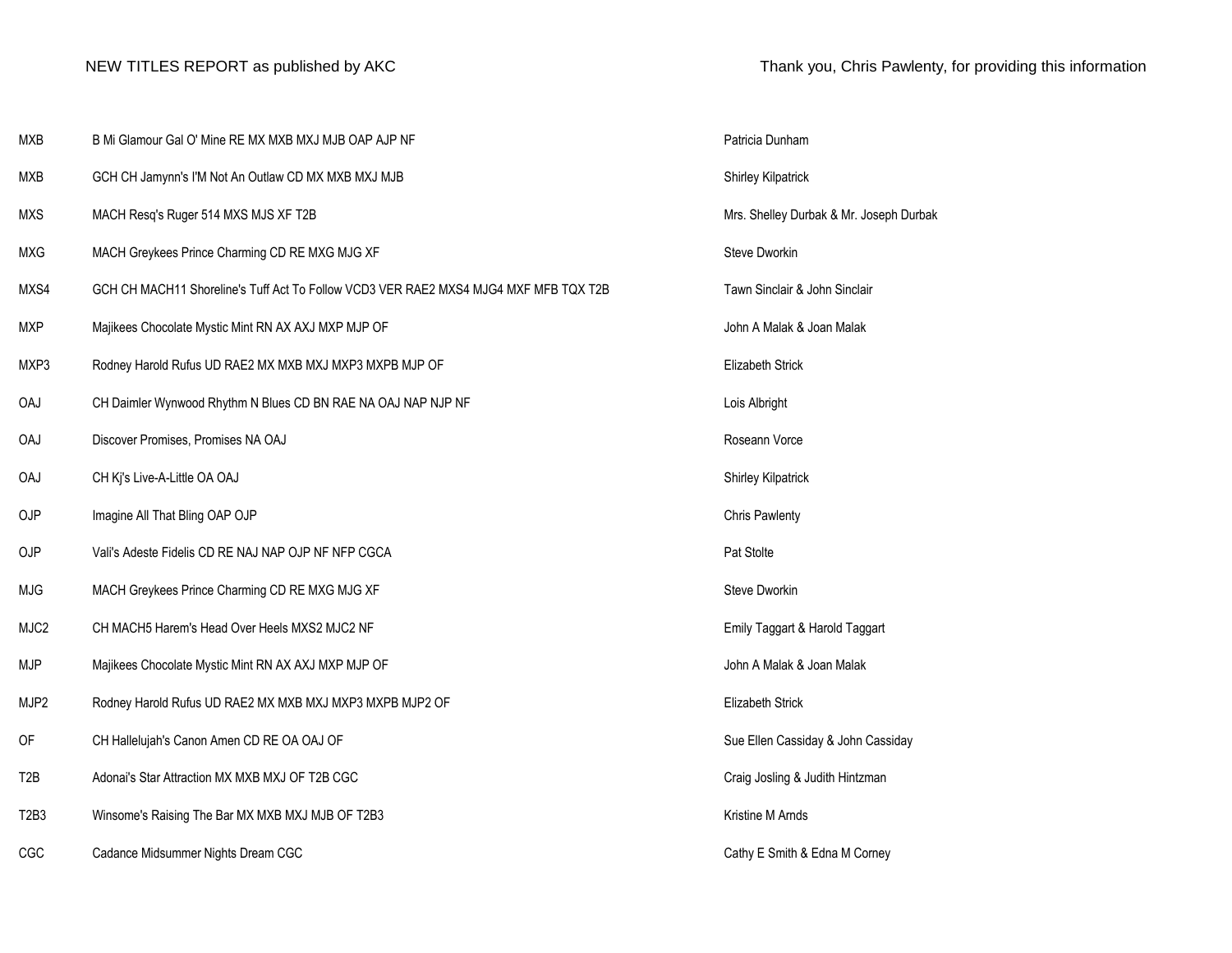| CGC          | Corney's Corner's Ncis Agent Extraordinaire CGC      | Edna M Corney   |
|--------------|------------------------------------------------------|-----------------|
| CGC          | Darcroft Ncis Queen Of The Lab V Corney's Corner CGC | Doris Meadowd   |
| <b>THDN</b>  | Sylvan Stitches A Dream RN THDN                      | Ann Elders      |
| <b>THDX</b>  | Keestonekees My Gentle Ben CD RAE THDX CGCA          | Gary Johnson &  |
| <b>THDX</b>  | Ruttkay Autumn Bronze VCD2 RAE OF THDX               | Daisy Mae Krar  |
|              | 2014 from the October AKC Report                     |                 |
| <b>TITLE</b> | <b>NAME</b>                                          | <b>OWNERS</b>   |
| CH           | CH Athena Olive You                                  | Gabrielle Sturg |
| CH           | CH Kidkees Island Mischief Maker                     | Nancy Baggott   |
| CH           | CH Kimar's All Eyez On Me                            | Kimberly Walla  |
| CH           | CH Ladyslipper's Apollo For Ruttkay                  | Tammy M Swe     |
| CH           | CH Ladyslipper's Ramshead                            | G M Godfrey &   |
| CH           | CH Shamrock-Cedarhills Time Will Tell                | Maxine Gordon   |
| CH           | CH Traleigh Travelocity                              | Traci Wasser    |
| <b>CH</b>    | CH Trumpet's California Dreamin'                     | Kathleen Winze  |
| CH           | CH Windrift's Star Jasmine                           | Ms. Joanne Re   |
| GCH          | GCH CH Arklows Sounds Of Windrift                    | Kathy Easter &  |
| GCH          | GCH CH Baronwood's Quantum Leap CDX                  | Gene Anne Nic   |
| GCH          | GCH CH Markwright's Smoking Gun                      | Bonnie M Hamı   |
| GCH          | GCH CH Moonshadow's Phoenix V Ruttkay                | Ellen B Kramer  |

NEW TITLES REPORT as published by AKC Thank you, Chris Pawlenty, for providing this information

Edna M Corney & Denali Steinert

Doris Meadowcroft & Edna M Corney

Gary Johnson & Sandra K Johnson

Daisy Mae Kramer

Gabrielle Sturgeon & Jennifer Sturgeon

Nancy Baggott & Kathy Gray & Robert L Johnson

Kimberly Wallace-Schall & Mark Schall

Tammy M Sweet & Karen S Godfrey & G M Godfrey

G M Godfrey & Karen S Godfrey

Kathleen Winzer & Beth Blankenship & Steve Winzer

Ms. Joanne Reed

Kathy Easter & Patrick Easter

Gene Anne Nichols & Donna Smith

Bonnie M Hammond Brown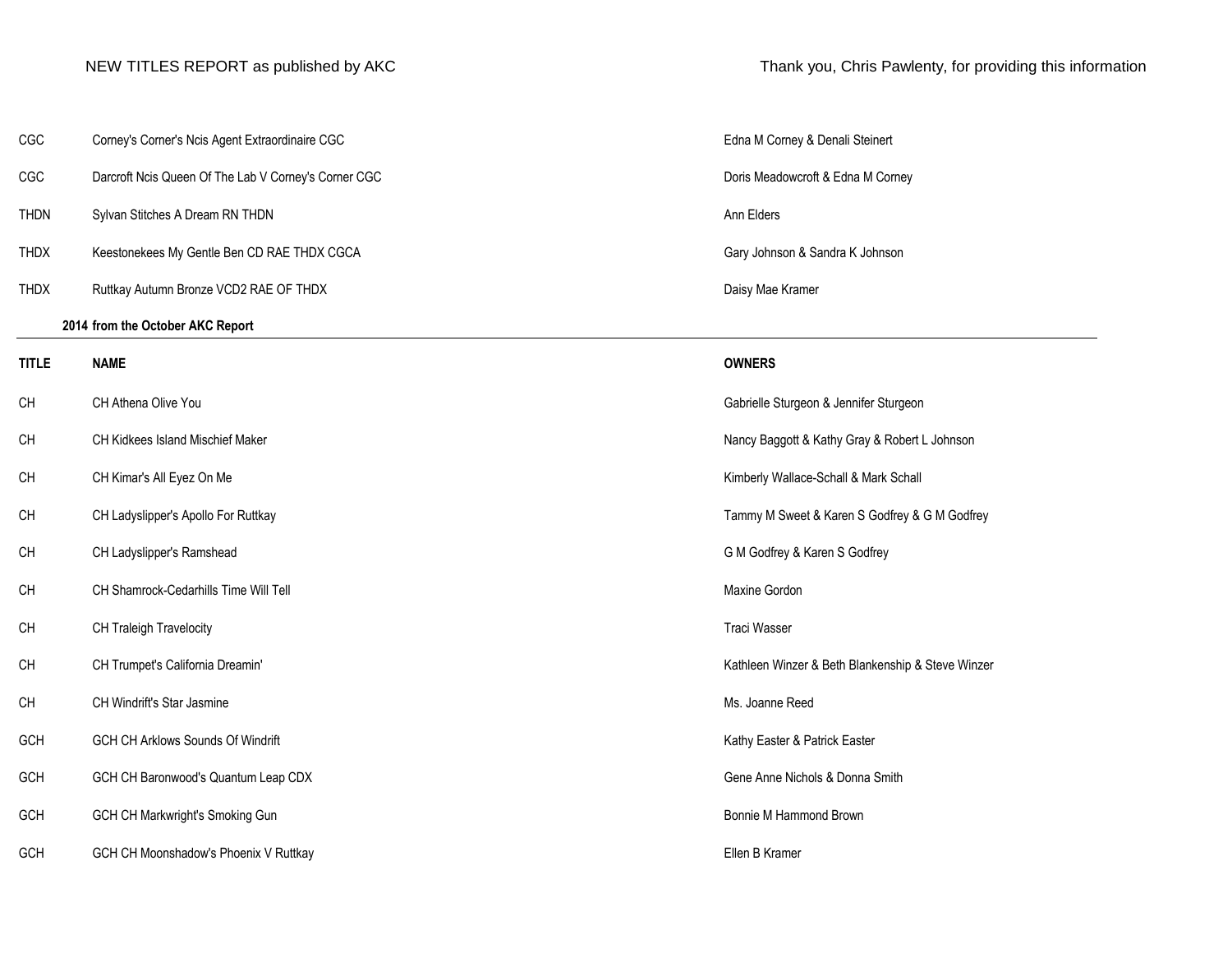### NEW TITLES REPORT as published by AKC Thank you, Chris Pawlenty, for providing this information

| GCH             | GCH CH Sherwood's Silver Knight                                                                                 | Nancy Knight          |
|-----------------|-----------------------------------------------------------------------------------------------------------------|-----------------------|
| <b>GCH</b>      | GCH CH Shoreline's Way Too Tuff CD BN RAE MX MXJ T2B                                                            | Robyn M Mcnutt &      |
| CD              | CH Daimler's Purple Passion CD                                                                                  | Julie Miller          |
| CD              | CH Skyline's Outburst CD RE OA OAJ                                                                              | Stacey Alexander      |
| OM <sub>5</sub> | GCH CH Keepsake Ice On Fire UDX3 OM5 MX MXJ OF                                                                  | Margaret Bissell      |
| <b>RN</b>       | Allante's Wicked Wave Of Wonder BN RN CGC                                                                       | Margaret K. Griffo    |
| <b>RN</b>       | Keepsake Hearts On Fire CD BN RN                                                                                | Carol Munse Dash      |
| <b>RA</b>       | Kidkees Take A Chance On Me RA                                                                                  | Nancy Baggott & K     |
| <b>RAE</b>      | Coaster Kees Pounce And Bounce RAE NA OAJ                                                                       | Carol Blair & Stu B   |
| NA              | Novel's New Tricks NA                                                                                           | Linda Hall & Suear    |
| <b>AXP</b>      | Sweetkees Mia Esmerelda Ruttkay NA AXP AJP NF                                                                   | Dawn Rager & Dor      |
| МX              | Kellemeer's Amaniel Of Skyline MX MXJ                                                                           | Michele McGrath       |
| МX              | CH Wund-R Y Theres No Crying In Baseball MX MXJ MJB                                                             | <b>Emily Taggart</b>  |
| <b>MXS</b>      | Shoreline's Ruby Slippers CD BN RAE MX MXS MXJ MJS XF T2B                                                       | Patricia Voyles & 1   |
| <b>MXC</b>      | GCH CH MACH3 Parrkees Perpetual Motion At Shoreline CDX RAE MXC MJB2 MXF TQX T2B                                | Patricia Voyles & 1   |
| MXS2            | MACH5 Shoreline's Ruff N Tuff RE MXS2 MJG2 OF                                                                   | Jocelyn Tipple & T    |
| MXS3            | MACH8 Sherwood's Selah MXS3 MJS3 MXF TQX T2B2                                                                   | Ms. Kimberly D Sn     |
| MXP7            | CH MACH2 PACH Afkee's Undercover Angel RN MXS2 MJB2 MXP7 MXPS MJP6 MJPS PAX2 MXF MFS TQX MFP<br>MFPB TQXP T2BP2 | Lexie E Billman       |
| <b>OAJ</b>      | Daimler's Too Hot To Handle CD AX OAJ                                                                           | Mrs. Joy-Ann Pool     |
| AJP             | Imagine All That Bling OAP AJP                                                                                  | <b>Chris Pawlenty</b> |

Robyn M Mcnutt & Tawn Sinclair & Blaine E Mcnutt Stacey Alexander & Thomas Alexander Margaret Bissell Margaret K. Griffo Nancy Baggott & Kathy Gray & Robert L Johnson Carol Blair & Stu Blair Linda Hall & Sueanne Nelson & Barbara Cobean & Gerald Hall Dawn Rager & Donald Warren Patricia Voyles & Tawn Sinclair 2B **CH** MACH3 Patricia Voyles & Tawn Sinclair & Eileen A Parr Jocelyn Tipple & Tawn Sinclair Ms. Kimberly D Smith Lexie E Billman Mrs. Joy-Ann Pool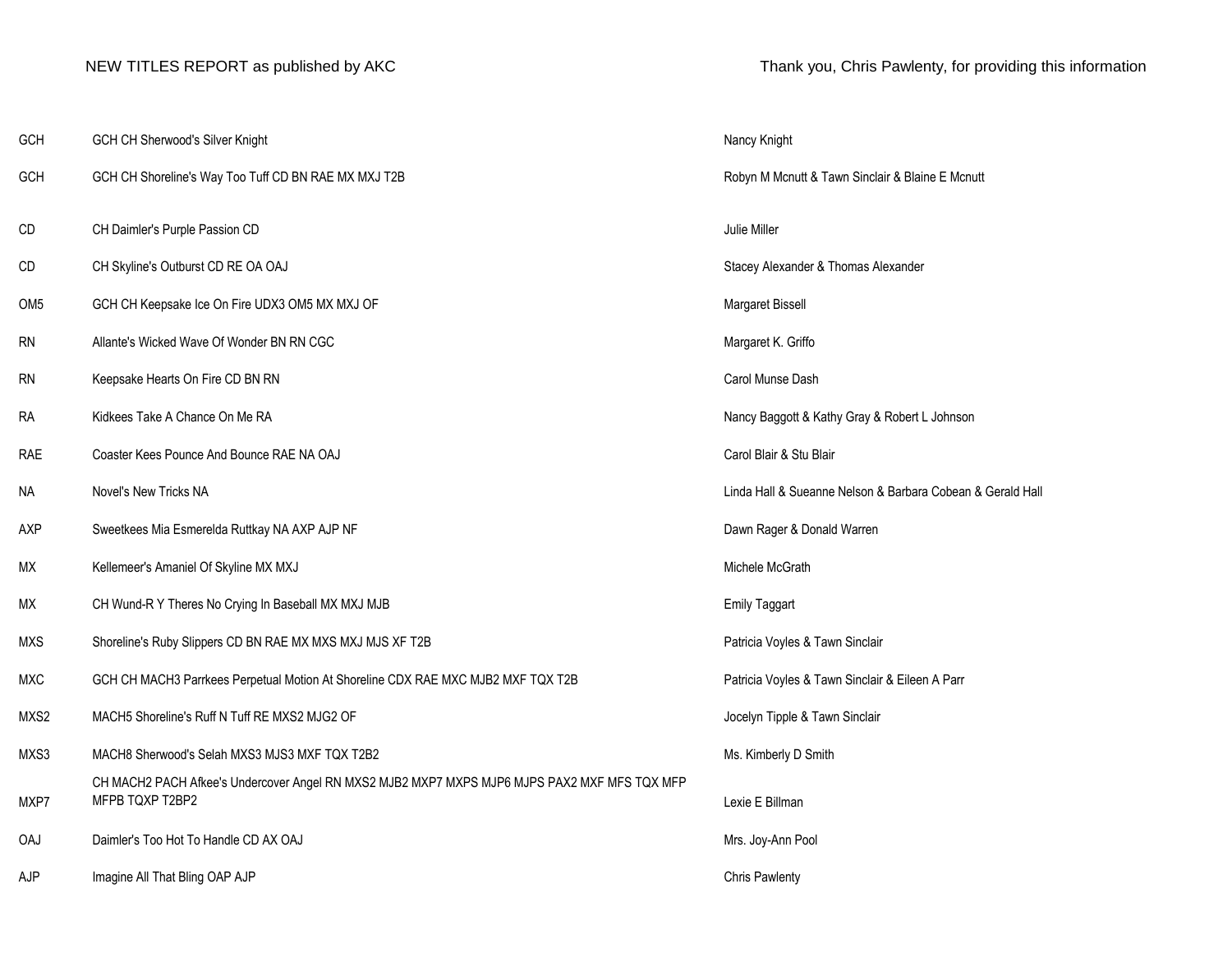| <b>TITLE</b>      | <b>NAME</b>                                                                                                     | <b>OWNERS</b>                                     |
|-------------------|-----------------------------------------------------------------------------------------------------------------|---------------------------------------------------|
|                   | 2014 from the November AKC Report                                                                               |                                                   |
| CGC               | CH Kan Du's Bitter Sweet CGC                                                                                    | Barbara Campbell & Barbara Brown & Glen Campbell  |
| CGC               | CH Jen'Ndi Undaunted Without Pretense CGC                                                                       | Kim Thompson & Jennifer McClure & Hannis Thompson |
| CGC               | Barkee All That Jazz CGC                                                                                        | Delaena Bundsen                                   |
| T <sub>2</sub> B  | CH MACH6 Harem's Head Over Heels MXS2 MJC2 NF T2B                                                               | Emily Taggart & Harold Taggart                    |
| MACH6             | CH MACH6 Harem's Head Over Heels MXS2 MJC2 NF                                                                   | Emily Taggart & Harold Taggart                    |
| MACH <sub>3</sub> | CH MACH3 Skyline's Celemir RN MXC MJB2 NF                                                                       | Michele McGrath                                   |
| MACH <sub>3</sub> | GCH CH MACH3 Parrkees Perpetual Motion At Shoreline CDX RAE MXG MJB2 MXF TQX T2B                                | Patricia Voyles & Tawn Sinclair & Eileen A Parr   |
| XF                | CH Hallelujah's Canon Amen CD RE OA OAJ XF                                                                      | Sue Ellen Cassiday & John Cassiday                |
| OF                | Whiskees Caol IIa Floranfauna NA NAJ OF                                                                         | Kathy Winzer & Stephen Winzer                     |
| OF                | CH Kj's Speed Date BN RN AX AXJ NAP NJP OF                                                                      | Laura Inman                                       |
| OF                | Keepsake He'Ll Blow You Away AX AXJ OF                                                                          | Beth Godwin                                       |
| MJP6              | CH MACH2 PACH Afkee's Undercover Angel RN MXS2 MJB2 MXP6 MXPS MJP6 MJPS PAX2 MXF MFS TQX MFP<br>MFPB TQXP T2BP2 | Lexie E Billman                                   |
| MJS3              | MACH7 Rainkees He's Got Razzmatazz CD RE MXC2 MJS3 MXF MFS TQX T2B2                                             | Beth Godwin                                       |
| <b>MJS</b>        | Winsome's Raising The Bar MX MXB MXJ MJS OF T2B3                                                                | Kristine M Arnds                                  |
| MJB               | CH Wund-R Y Theres No Crying In Baseball MX MXJ MJB                                                             | <b>Emily Taggart</b>                              |
| MXJ               | CH Windrift's Samba MX MXJ OF                                                                                   | Karen O'Neil & Joanne Reed                        |
| MXJ               | Kellemeer's Amaniel Of Skyline MX MXJ                                                                           | Michele McGrath                                   |

CH CH Ikon's Giving Me Goosebumps **Roseanne Conrad & Kathi Fleischer** Roseanne Conrad & Kathi Fleischer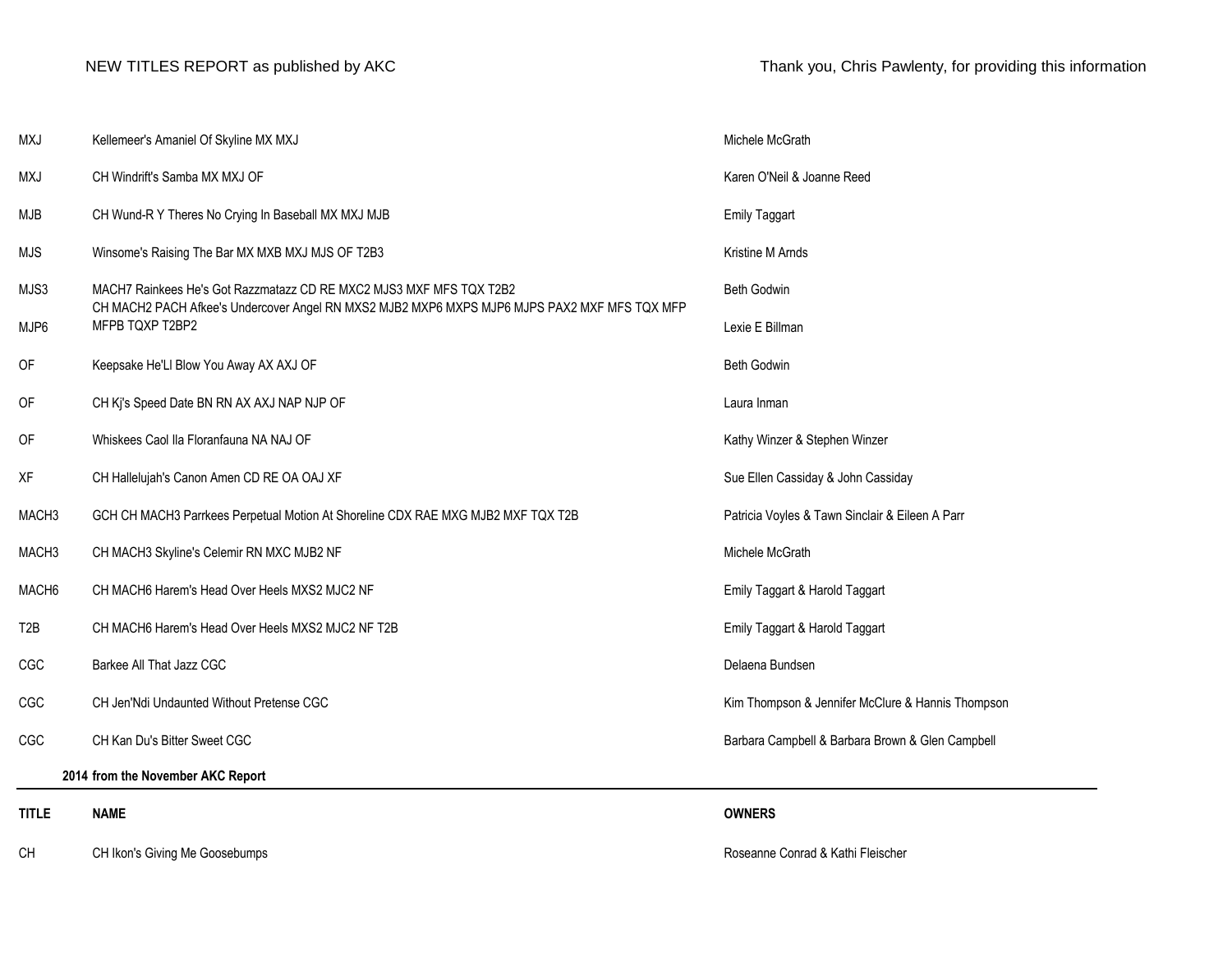| CH        | CH Jen'Ndi's Game Of Purrception                               | Jennifer McClure                                 |
|-----------|----------------------------------------------------------------|--------------------------------------------------|
| CH        | CH Jenn'Di's Wild Thang O'Ashbrook @ Adonai                    | Melinda Hughes & Linda Moss & Jennifer McClure   |
| CH        | CH Paradise Kees' Island Gigolo                                | Linda Samuel & Elizabeth Fortino                 |
| CH        | CH Shoreline's Winsome Without Limits                          | Maralou Burnham & Kristine Arnds                 |
| CH        | CH Showtyme Admiraal The Mighty Sven                           | Lori Hooper & Shannon De Bruin & Susan Woodliffe |
| CH        | CH Traleigh Tranquility                                        | MaryAnn and Dwight Cromer                        |
| CH        | CH Trumpet's Brass Monkey                                      | Kearson M Strong                                 |
| CH        | CH Trumpet's Cherry Bomb                                       | Beth Blankenship                                 |
| CH        | CH Whirlwind's Be Not Afraid Of Greatness                      | Julie Jacob                                      |
| CH        | CH Whirlwind's Swift As A Shadow                               | Julie Jacob                                      |
| GCH       | GCH CH Dreamwoods On The Rocks                                 | Debra Tousey                                     |
| GCH       | GCH CH Kj's Chubbette                                          | Kristen Dowd                                     |
| <b>RN</b> | Adonai's Sweet-N-Sassy CDX RN                                  | Ramona Barker                                    |
| <b>RN</b> | Allante's Devil In The Bottle RN                               | Rebecca McMillion & Jeri Caldwell                |
| <b>RN</b> | CH Kj's Livin Large RN NA NAJ NF                               | Elizabeth Strick & Kristen Dowd                  |
| <b>RN</b> | Moonshadow's Little Man Gibbs RN                               | Ellen B Kramer                                   |
| <b>RE</b> | CH Wyndjamr's Storm Front RE                                   | Richard Ward & Mary Ward                         |
| OA        | Amjukees Let It Be OA OAJ NF                                   | Janice Graves                                    |
| 0A        | Coaster Kees Pounce And Bounce RAE OA OAJ                      | Carol Blair & Stu Blair                          |
| <b>OA</b> | CH Daimler Wynwood Rhythm N Blues CDX BN RAE OA OAJ NAP NJP NF | Lois Albright                                    |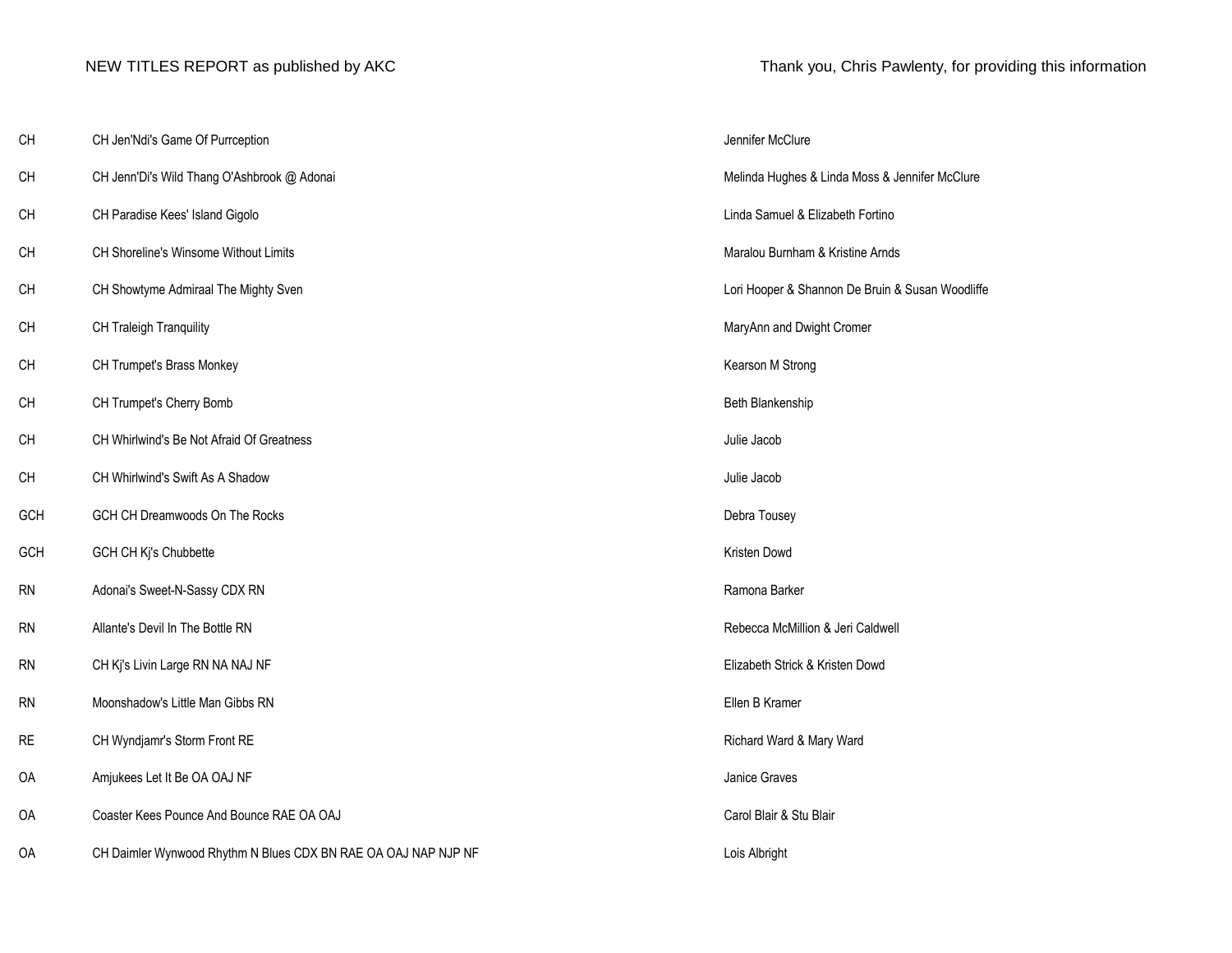| OA          | CH Trumpet's A Kind Of Majik OA NAJ                                                                               | John A Malak & Joan L Malak                                |
|-------------|-------------------------------------------------------------------------------------------------------------------|------------------------------------------------------------|
| AXP         | Amjukees Ecstacy Made Easy NA OAJ AXP AJP                                                                         | Janice Graves                                              |
| МX          | CH Keepsake Firestarter VCD2 UD VER RE MX MXJ MJB XF                                                              | Jean Munger                                                |
| МX          | Krafty's Secret Peppermint Twist MX MXJ                                                                           | Ruth Thompson                                              |
| МX          | CH Windrifs Right On The Money MX MXJ OF                                                                          | Joanne Reed & Karen O'Neal                                 |
| <b>MXS</b>  | CH Daimler's Truly Top Secret CD RE MX MXS MXJ MJG XF T2B                                                         | Sue Ellen Cassiday & John Cassiday                         |
| <b>MXS</b>  | GCH CH MACH Shoreline's Tuff Enuf VCD2 BN RAE MXS MJS MXF T2B                                                     | Tawn Sinclair & Pia Paulsen                                |
| <b>MXC</b>  | MACH2 Sonata's Start Your Engines CD RE MXC MJG XF T2B                                                            | Mary Beth Wajda                                            |
| <b>MXPG</b> | CH MACH2 PACH Afkee's Undercover Angel RN MXS2 MJB2 MXP7 MXPG MJP6 MJPS PAX2 MXF MFS TQX MFP MFPB Lexie E Billman |                                                            |
| NAJ         | GCH CH Kemont's Foolish Pleasure NAJ                                                                              | Jan Corrington                                             |
| NAJ         | Novel's New Tricks NA NAJ                                                                                         | Linda Hall & Sueanne Nelson & Barbara Cobean & Gerald Hall |
| AXJ         | CH Hallelujah's Canon Amen CD RE OA AXJ XF                                                                        | Sue Ellen Cassiday & John Cassiday                         |
| MXJ         | CH Amjukees Regal Discovery MX MXJ NF T2B                                                                         | Roseann Vorce                                              |
| <b>MJS</b>  | B Mi Glamour Gal O' Mine RE MX MXB MXJ MJS OAP AJP NF                                                             |                                                            |
| <b>MJG</b>  |                                                                                                                   | Patricia Dunham                                            |
|             | CH MACH Daimler's Summer Adventure UD RA MXG MJG XF                                                               | Joy-Ann Pool                                               |
| MJG3        | MACH8 Sherwood's Selah MXS3 MJG3 MXF TQX T2B2                                                                     | Ms. Kimberly D Smith                                       |
| MJC4        | GCH CH MACH11 Shoreline's Tuff Act To Follow VCD3 VER RAE2 MXS4 MJC4 MXF MFB TQX T2B                              | Tawn Sinclair & John Sinclair                              |
| <b>MJP</b>  | Foxfair Counterpoint AXP MJP NFP                                                                                  | Sherilyn K Solanick & John R Samuel                        |
| <b>MJP</b>  | Sweetkees Mia Esmerelda Ruttkay NA AXP MJP NF                                                                     | Dawn Rager & Donald Warren                                 |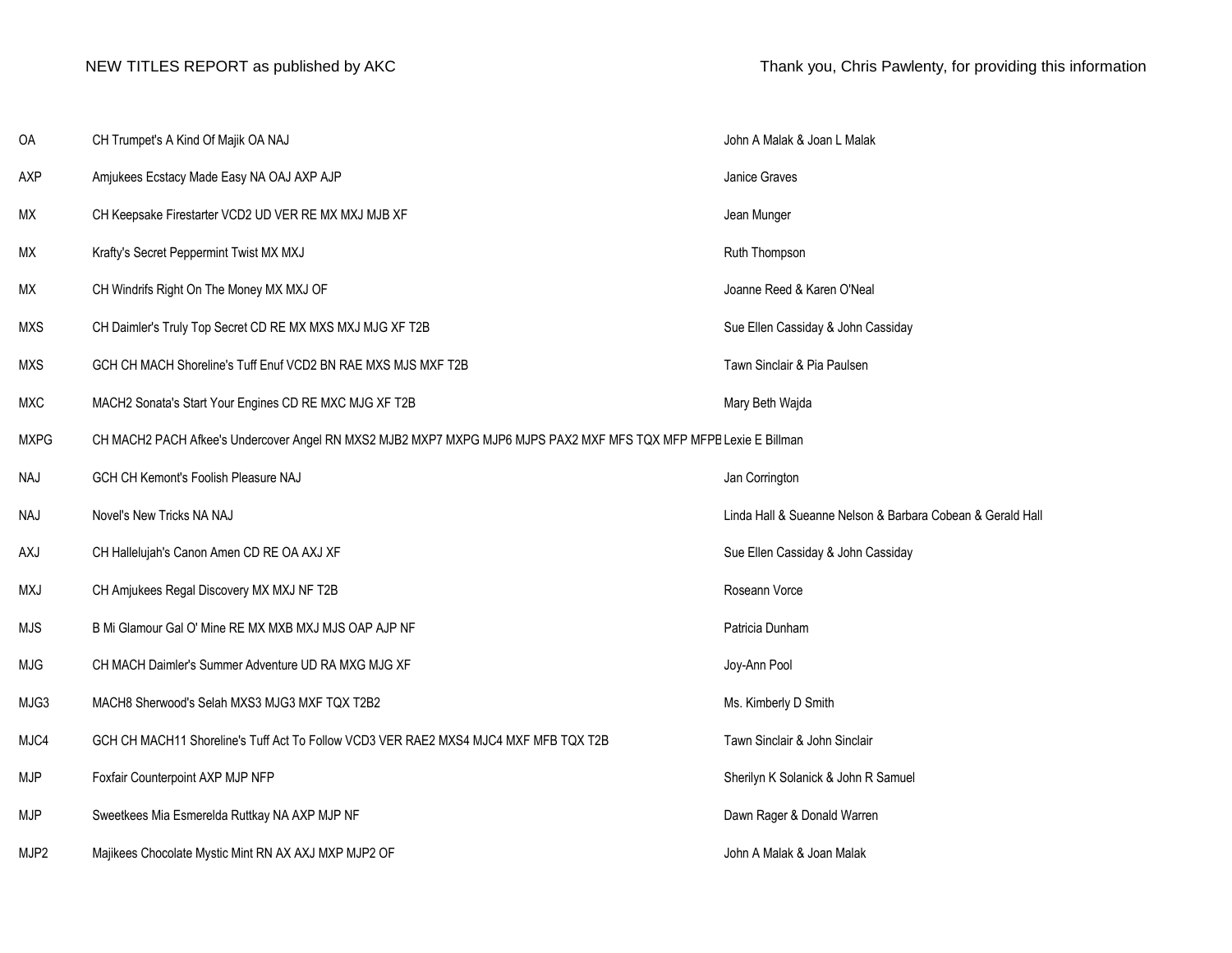| OF                            | Amjukees Let It Be OA OAJ OF                                  | Janice Graves                                                                                                             |  |
|-------------------------------|---------------------------------------------------------------|---------------------------------------------------------------------------------------------------------------------------|--|
| XF                            | Adonai's Star Attraction MX MXB MXJ XF T2B CGC                | Craig Josling & Judith Hintzman                                                                                           |  |
| <b>MACH</b>                   | GCH CH MACH Shoreline's Tuff Enuf VCD2 BN RAE MXB MJS MXF T2B | Tawn Sinclair & Pia Paulsen                                                                                               |  |
| T <sub>2</sub> B <sub>4</sub> | Winsome's Raising The Bar MX MXB MXJ MJS OF T2B4              | Kristine M Arnds                                                                                                          |  |
| CA                            | Keesridge's Raevyn Beauty CA                                  | Amanda Lougheed & Cindy Lougheed                                                                                          |  |
| CGC                           | Allante's Devil In The Bottle RN CGC                          | Rebecca McMillion & Jeri Caldwell                                                                                         |  |
| CGC                           | Moonshadow's Little Man Gibbs RN CGC                          | Ellen B Kramer                                                                                                            |  |
| CGCA                          | CH Covenants Wolf Kees Firestorm RE NAJ NF CGCA               | Jennifer Rother & Anita Houchins                                                                                          |  |
| CGCA                          | Darkenwald Nikita CGCA                                        | Kenneth Vierra                                                                                                            |  |
| CGCA                          | CH Kan Du's Bitter Sweet CGCA                                 | Barbara Campbell & Barbara Brown & Glen Campbell                                                                          |  |
| CGCA                          | CH Kan Du's Junior Mints CGCA                                 | Barbara Brown                                                                                                             |  |
| CGCA                          | CH Wund-R Y Bases Loaded RN CGCA                              | DAVID MALANICK & Terri Van Schyndel & ANGIE MALANICK<br>Mrs. Carol Melissa Kommerstad-Reiche & Mr. Lawrence Edward Reiche |  |
| <b>THD</b>                    | CH Windrift's Negotiating The Tango THD                       | Jr.                                                                                                                       |  |
| DJ                            | Beasley's Fancy Chief Clancy CD RE DJ CGC                     | Stacie Beasley & Jeffrey Beasley                                                                                          |  |
|                               | 2014 from the December AKC Report                             |                                                                                                                           |  |
| <b>TITLE</b>                  | <b>NAME</b>                                                   | <b>OWNERS</b>                                                                                                             |  |
| CH                            | CH Darkenwald Joy Of The Chase                                | Suzette Lefebvre & Ron Lefebvre                                                                                           |  |
| CH                            | CH Jen'Ndi Steal'N The Show                                   | Laura Kokaska & Sarah Sherwin & J Mcclure                                                                                 |  |
| CH                            | CH Jen'Ndi The Purrfect Game                                  | Linda Flaherty & Jennifer McClure                                                                                         |  |
| <b>CH</b>                     | CH Jo-Lyn's Captive Heart THDN                                | Pam Skinner & Janit L Johnson                                                                                             |  |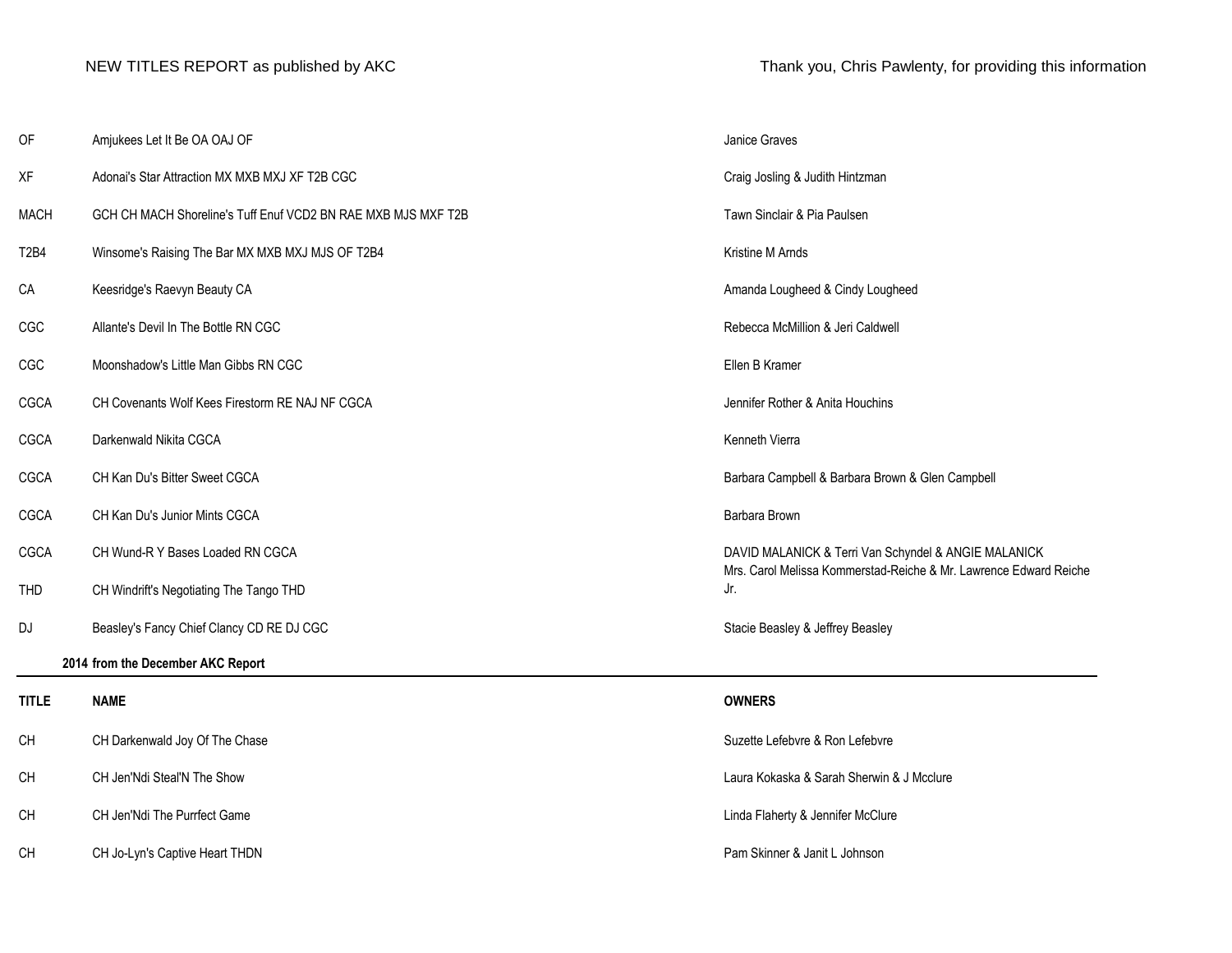| CH         | CH Keelypso's Tickle My Fancy                     | Cynthia J Frederiksen & Soren Frederiksen                       |
|------------|---------------------------------------------------|-----------------------------------------------------------------|
| CH         | CH Keestorpets Chardonney                         | Margareta Williamson                                            |
| <b>CH</b>  | CH Keltic's Faerie Dancer                         | Ann M McHugh                                                    |
| CH         | CH Rickees Wild Card For Purrkees                 | Sheila A Taylor                                                 |
| CH         | CH Traleigh Tenacity                              | Traci Wasser                                                    |
| CH         | CH Trumpet's Hurts So Good                        | Beth Blankenship                                                |
| GCH        | GCH CH Karina Astarz Itz'Za Charmed And Dangerous | Vickie L Louie & Donna Stekli                                   |
| GCH        | GCH CH Kealoha-Shamrock Very Special Agent        | Laura L Lenci                                                   |
| CDX        | Daimler's Too Hot To Handle CDX AX OAJ            | Mrs. Joy-Ann Pool                                               |
| CDX        | Keesbrook's Diamond Jubilee CDX                   | Marion Crain                                                    |
| UDX4       | GCH CH Keepsake Ice On Fire UDX4 OM5 MX MXJ OF    | Margaret Bissell                                                |
| <b>BN</b>  | Coaster Kees Pounce And Bounce BN RAE OA AXJ      | Carol Blair & Stu Blair                                         |
| BN         | CH Kj's Livin Large BN RN NA NAJ NF               | Elizabeth Strick & Kristen Dowd                                 |
| RN         | Star-Kee's Who Ray For Hollywood CD RN            | Thomas J Faubel & Robin Stark & Kristine R Faubel & Jimmy Kranz |
| <b>NA</b>  | Amjukees Good Times NA NAJ                        | Janice Graves                                                   |
| OA         | Discover Promises, Promises OA OAJ                | Roseann Vorce                                                   |
| OA         | CH La Jon's Litterbug OA OAJ                      | Lorna Harper & Linda Jones                                      |
| AXP        | Imagine All That Bling AXP AJP                    | <b>Chris Pawlenty</b>                                           |
| МX         | CH Baronwood Debonair MX AXJ                      | <b>Chris Pawlenty</b>                                           |
| <b>MXG</b> | CH MACH2 Skyline's Isabella The Ball MXG MJG      | Ruth Thompson                                                   |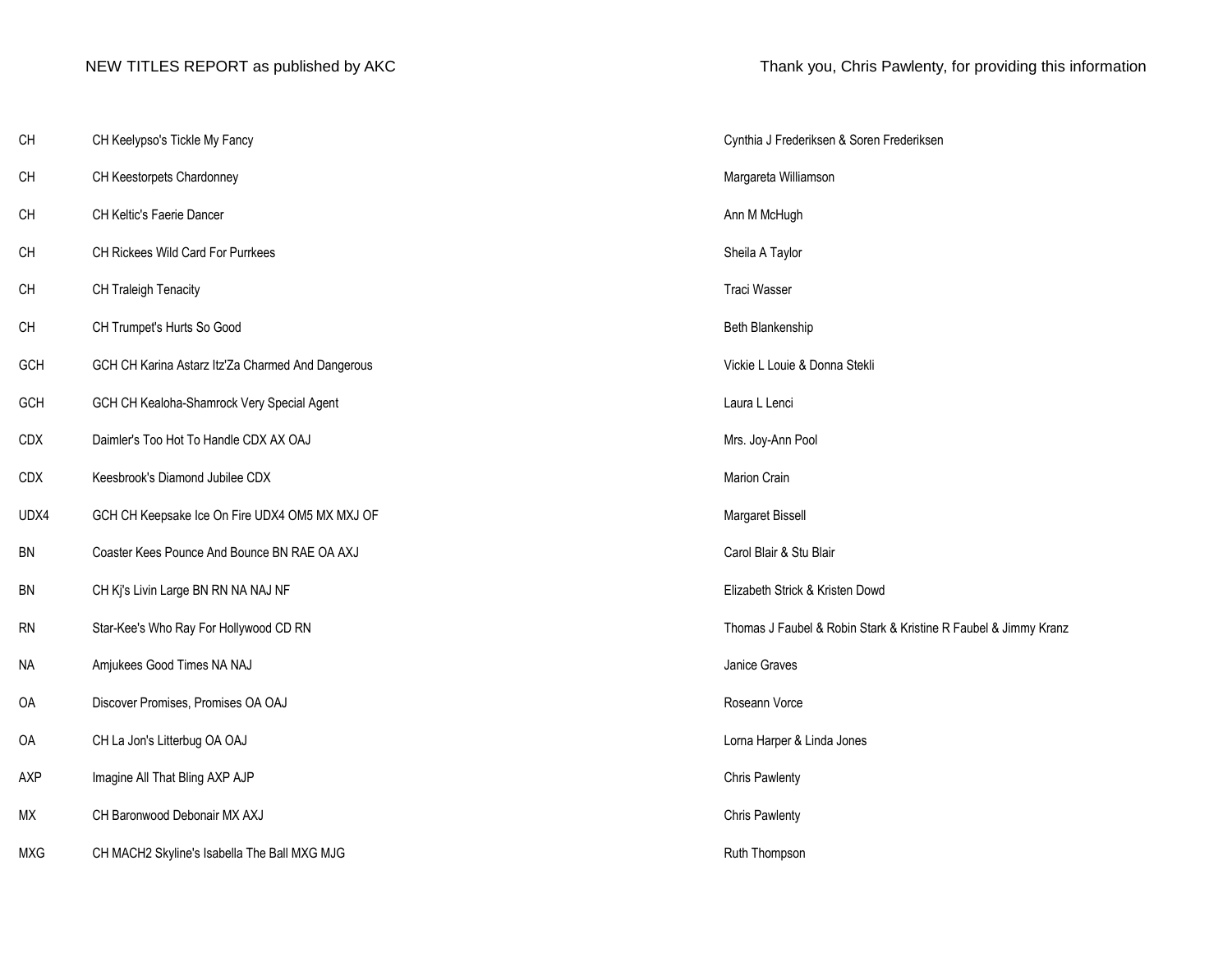| <b>MXC</b>        | MACH Afkee's Mistress Of The Dark RN MXC MJC OF T2B                              | Lexie E Billman                                 |
|-------------------|----------------------------------------------------------------------------------|-------------------------------------------------|
| <b>MXP</b>        | MACH3 Covenant High Priestess CD RE MXG MJB2 MXP MJP XF                          | Frances D'Amico & Patricia Ferguson             |
| <b>NAJ</b>        | Amjukees Good Times NA NAJ                                                       | Janice Graves                                   |
| <b>NAJ</b>        | CH Whirlaway's Flying Turns NA NAJ                                               | <b>Bonnie Hronek</b>                            |
| OAJ               | CH Adonai's Dlk Crown'D Purrfection NA OAJ                                       | Kathy Schierbaum                                |
| <b>OAJ</b>        | Hallelujah Amen Katie CD RE OA OAJ                                               | Sue Ellen Cassiday & John Cassiday              |
| AXJ               | Coaster Kees Pounce And Bounce RAE OA AXJ                                        | Carol Blair & Stu Blair                         |
| <b>MJB</b>        | Shoreline's Hangin' Tuff OA MXJ MJB                                              | Edith Tipple & Tawn Sinclair & Jocelyn Tipple   |
| <b>MJC</b>        | MACH Trumpet's Kentucky Rain MXS MJC NF                                          | Kay Vonnahme                                    |
| MJS2              | GCH CH MACH3 Parrkees Perpetual Motion At Shoreline CDX RAE MXC MJS2 MXF TQX T2B | Patricia Voyles & Tawn Sinclair & Eileen A Parr |
| MJB3              | CH MACH5 Traleigh Kj Elektralyte CD RN MXS2 MJB3 OF                              | Emily Taggart & Kristen Dowd                    |
| <b>MJP</b>        | MACH3 Covenant High Priestess CD RE MXG MJB2 MJP XF                              | Frances D'Amico & Patricia Ferguson             |
| NF                | CH La Jon's Litterbug OA OAJ NF                                                  | Lorna Harper & Linda Jones                      |
| OF                | CH Cinderlad Barefoot In The Park BN RE OA AXJ OF                                | Leslie Meyn & Patricia Tocalis                  |
| <b>XFP</b>        | CH Daimler's Moonlight Magic UD RAE2 AX AXJ AXP AJP XF XFP                       | Lois Albright                                   |
| MACH <sub>2</sub> | MACH2 Trumpet's Kentucky Rain MXS MJC NF                                         | Kay Vonnahme                                    |
| MACH9             | MACH9 Sherwood's Selah MXS3 MJG3 MXF TQX T2B2                                    | Ms. Kimberly D Smith                            |
| T <sub>2</sub> BP | MACH5 PACH2 Keepsake Life's A Circus RN MXS2 MJB4 MXP5 MXPS MJP7 MJPS PAX2 T2BP  | Mary Kay Keenan                                 |
| CA                | Darcroft Ncis Queen Of The Lab V Corney's Corner CA CGC                          | Doris Meadowcroft & Edna M Corney               |
| CGC               | Nightwind Apple Of My Eye Ruttkay CGC                                            | Renee Althaus                                   |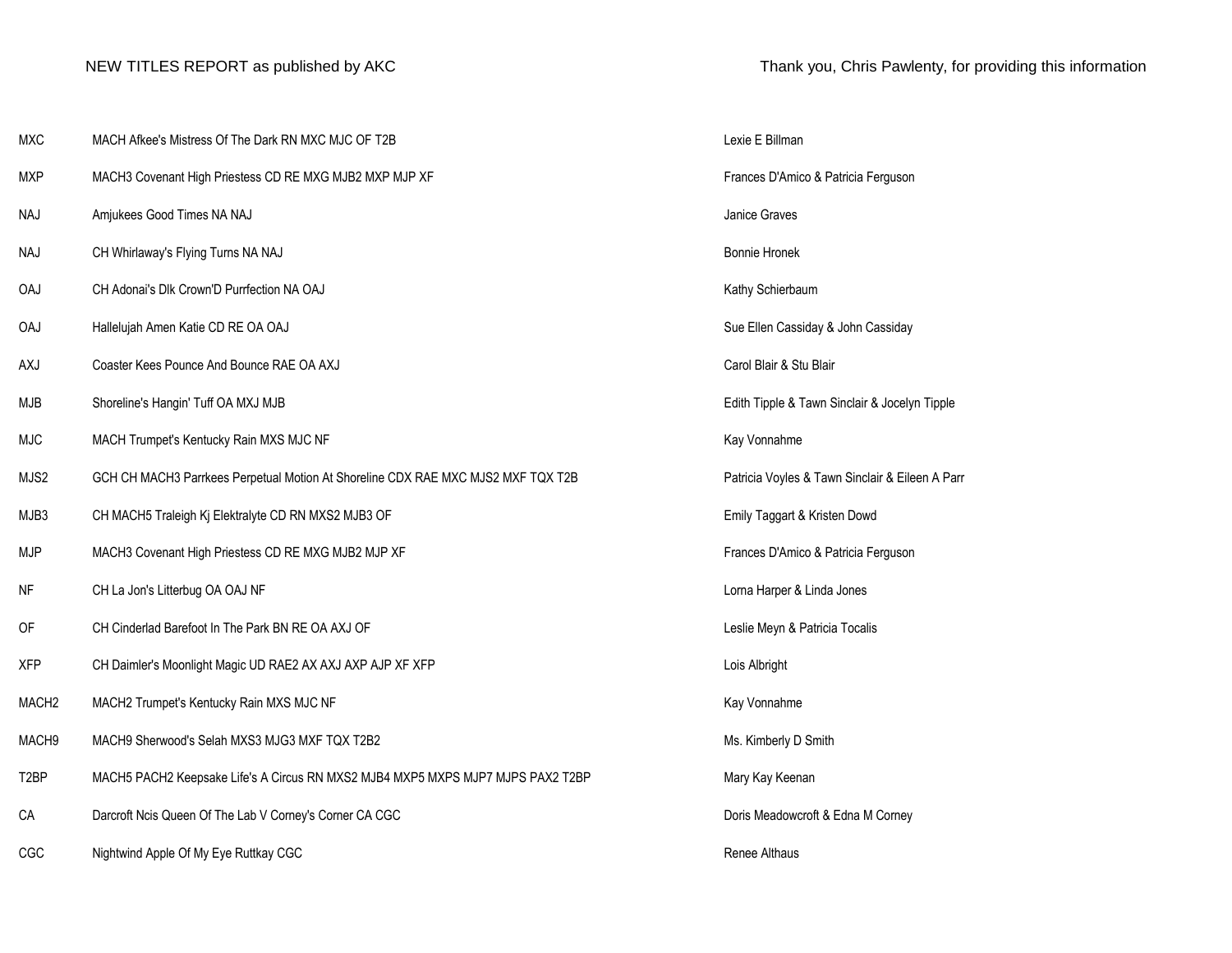| CGC          | Shoreline's Capable Enuf CGC                         | Steve Sbelgio &      |
|--------------|------------------------------------------------------|----------------------|
| CGC          | CH Windrift's Web Cam.Com CGC                        | Debra Gunn-Bo        |
| CGCA         | CH Keeshee's Candide CD CGCA                         | Nob & Irene Ha       |
| <b>THDN</b>  | CH Covenants Wolf Kees Firestorm RE NAJ NF THDN CGCA | Jennifer Rother      |
| <b>THDN</b>  | Jo-Lyn's Captive Heart THDN                          | Pam Skinner &        |
| <b>THD</b>   | Jo-Lyn's Saturn THD                                  | Pam Skinner &        |
|              | 2015 from the January AKC Report                     |                      |
| <b>TITLE</b> | <b>NAME</b>                                          | <b>OWNERS</b>        |
| CH           | CH Ashbrook's Just A Princess                        | Linda Moss           |
| СH           | CH Athena The Olympian                               | Christopher Eag      |
| CH           | CH Cedarhills-Shamrock Sabrina                       | Teresa Sue Coo       |
| CH           | CH Jen'Ndi's Prim And Proper                         | Diane Wright &       |
| CH           | CH Rickees Burn Notice                               | Ms. Esther Carr      |
| CH           | CH Russkoe Serebro Onna-No Ko Yuki                   | Victoria Krutova     |
| CH           | CH Windrift's Star Dust                              | Joanne Reed          |
| CH           | CH Wund-R Y Deja Vu All Over Again                   | Gary Vetter          |
| GCH          | GCH CH Jen'Ndi Undaunted Without Pretense CGC        | Kim Thompson         |
| GCH          | GCH CH Kan Du's Junior Mints CGCA                    | Barbara Brown        |
| GCH          | GCH CH Whirlaway's Flying Turns NA NAJ               | <b>Bonnie Hronek</b> |
|              |                                                      |                      |

GCH GCH CH Windrift's Unchained Melody **Elizabeth Fortino & Angelica Lauletta** CCH CH Windrift's Unchained Melody

NEW TITLES REPORT as published by AKC Thank you, Chris Pawlenty, for providing this information

Steve Sbelgio & Colette Sbelgio Debra Gunn-Boyce & Joanne Reed Nob & Irene Hadeishi & R Sauser & D Lehouillier Jennifer Rother & Anita Houchins Pam Skinner & Janit L Johnson Pam Skinner & Janit L Johnson

Christopher Eagan & Jennifer Sturgeon

Teresa Sue Cook & Shannon L Kelly & Brian Cook

Diane Wright & Jennifer Mcclure

Kim Thompson & Jennifer McClure & Hannis Thompson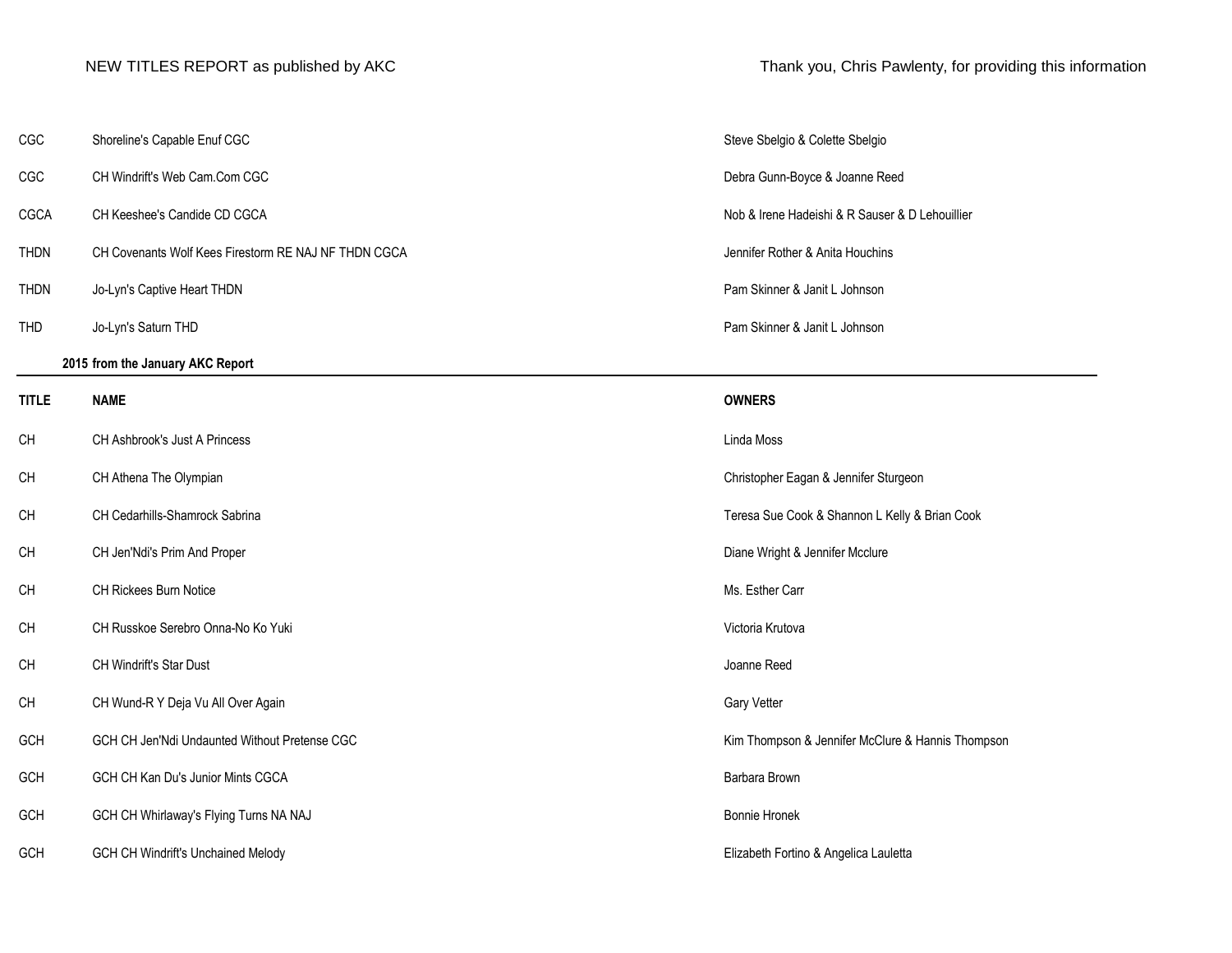| <b>OTCH</b>     | GCH CH OTCH Keepsake Ice On Fire UDX4 OM5 MX MXJ OF                                                               | Margaret Bissell                                     |
|-----------------|-------------------------------------------------------------------------------------------------------------------|------------------------------------------------------|
| CD              | Keepsake Burning Desire CD                                                                                        | Margaret Bissell                                     |
| OM <sub>6</sub> | GCH CH OTCH Keepsake Ice On Fire UDX4 OM6 MX MXJ OF                                                               | Margaret Bissell                                     |
| BN              | Moonshadow's Little Man Gibbs BN RN CGC                                                                           | Ellen B Kramer                                       |
| <b>RN</b>       | CH Summerwind's Smok'In Jet Stream RN                                                                             | Jean Gauchat-Hargis & Joshua Hargis & Deborah Hoppin |
| RA              | Nightwind' S Pearl Breeze CD BN RA                                                                                | Elaine D Dante & Deborah Hodges                      |
| <b>RA</b>       | Wund-R Y The Game Is Afoot RA OA NAJ NF                                                                           | Donna L Schmitt & Katrina C Guse                     |
| <b>NA</b>       | CH Wolfers Magical Mystery Tour With Bonnyvale NA                                                                 | Darlene Bosch & Rob Fowler & Bonnie Fowler           |
| <b>NAP</b>      | Flowerkees Sweet Alyssum Geluk CD BN RA OA OAJ NAP NJP NF                                                         | M Frances Boyle & Nancy H Aldrich                    |
| OA              | K-Central's Knockout Attitude CDX BN RE OA NAJ                                                                    | Ellen M Herron                                       |
| OA              | Winsome's Ready To Roll OA OAJ                                                                                    | Kristine M Arnds                                     |
| <b>MXS</b>      | MACH Winsome's Raising The Bar MXS MJS OF T2B4                                                                    | Kristine M Arnds                                     |
| <b>MXG</b>      | Keepsake Hot As A Pistol MX MXG MXJ MJG XF T2B CAX                                                                | Mary Kay Keenan                                      |
| MXG2            | CH MACH5 Traleigh Kj Elektralyte CD RN MXG2 MJB3 OF                                                               | Emily Taggart & Kristen Dowd                         |
| MXG3            | MACH9 Sherwood's Selah MXG3 MJG3 MXF TQX T2B2                                                                     | Ms. Kimberly D Smith                                 |
| MXG4            | GCH CH MACH11 Shoreline's Tuff Act To Follow VCD3 VER RAE2 MXG4 MJC4 MXF MFB TQX T2B                              | Tawn Sinclair & John Sinclair                        |
| <b>MXP</b>      | CH Shoreline Guinness For Barkee CD BN RAE MX MXJ MXP                                                             | Robyn M Mcnutt & Tawn Sinclair & Blaine E Mcnutt     |
| MXP8            | CH MACH2 PACH Afkee's Undercover Angel RN MXS2 MJB2 MXP8 MXPG MJP6 MJPS PAX2 MXF MFS TQX MFP MFPB Lexie E Billman |                                                      |
| <b>NJP</b>      | Flowerkees Sweet Alyssum Geluk CD BN RA OA OAJ NJP NF                                                             | M Frances Boyle & Nancy H Aldrich                    |
| AXJ             | Winsome's Ready To Roll OA AXJ                                                                                    | Kristine M Arnds                                     |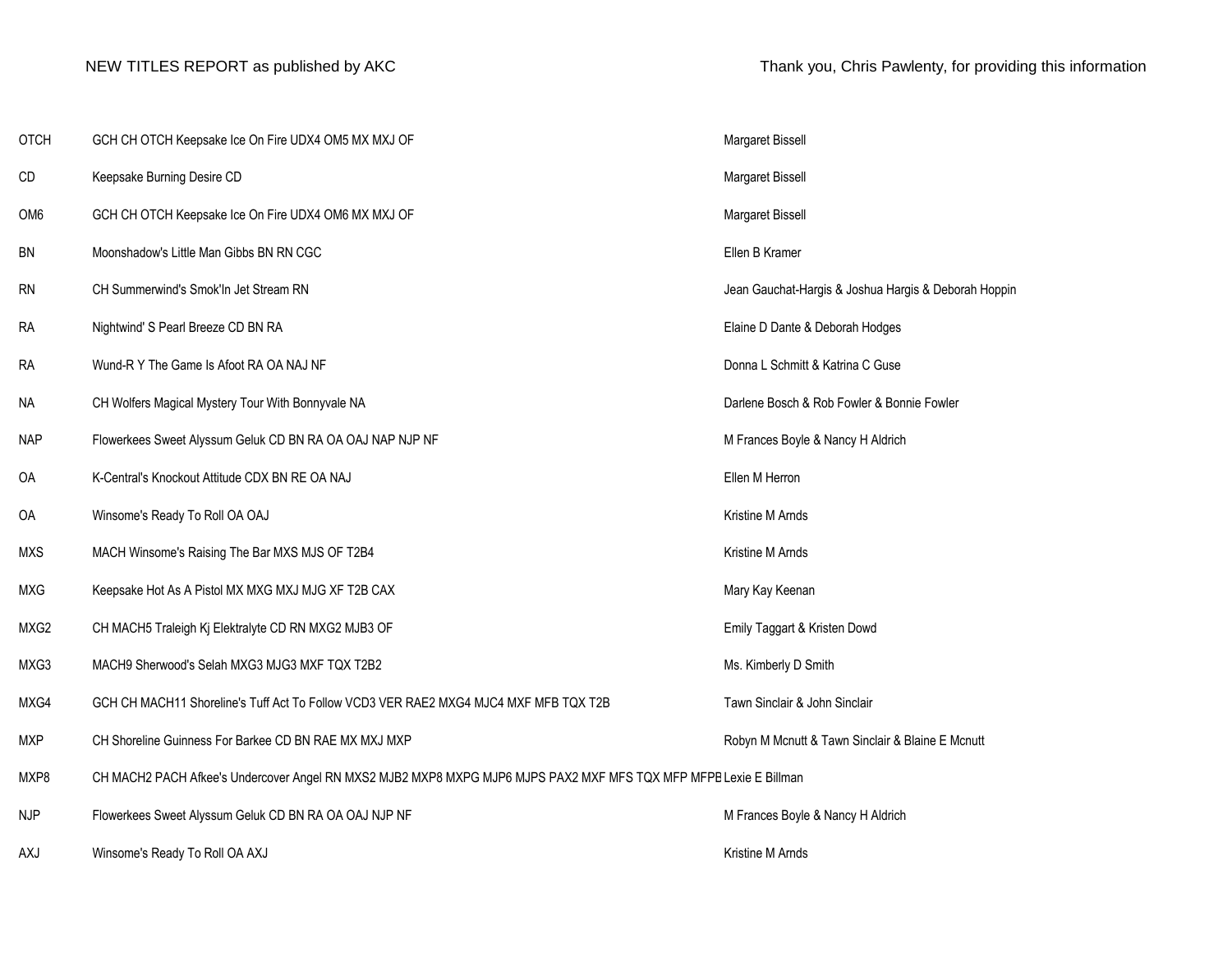| <b>MXJ</b>                    | CH Ladyslipper's Top Hat And Tail AX MXJ                                                                          | Karen Sheahan & Karen S Godfrey & G M Godfrey                   |  |
|-------------------------------|-------------------------------------------------------------------------------------------------------------------|-----------------------------------------------------------------|--|
| MJB                           | CH Windrifs Right On The Money MX MXJ MJB OF                                                                      | Joanne Reed & Karen O'Neal                                      |  |
| <b>MJG</b>                    | GCH CH MACH Shoreline's Tuff Enuf VCD2 BN RAE MXS MJG MXF T2B                                                     | Tawn Sinclair & Pia Paulsen                                     |  |
| <b>MJC</b>                    | CH Daimler's Truly Top Secret CD RE MX MXS MXJ MJC XF T2B                                                         | Sue Ellen Cassiday & John Cassiday                              |  |
| MJC2                          | MACH5 Shoreline's Ruff N Tuff RE MXS2 MJC2 OF                                                                     | Jocelyn Tipple & Tawn Sinclair                                  |  |
| XF                            | MACH Afkee's Mistress Of The Dark RN MXC MJC XF T2B                                                               | Lexie E Billman                                                 |  |
| <b>MFP</b>                    | CH MACH2 PACH Afkee's Undercover Angel RN MXS2 MJB2 MXP8 MXPG MJP6 MJPS PAX2 MXF MFS TQX MFP MFPS Lexie E Billman |                                                                 |  |
| <b>MACH</b>                   | MACH Winsome's Raising The Bar MXB MJS OF T2B4                                                                    | Kristine M Arnds                                                |  |
| MACH12                        | GCH CH MACH12 Shoreline's Tuff Act To Follow VCD3 VER RAE2 MXG4 MJC4 MXF MFB TQX T2B                              | Tawn Sinclair & John Sinclair                                   |  |
| T <sub>2</sub> B <sub>3</sub> | MACH5 Tasmanian Tiki MXC2 MJS3 OF T2B3                                                                            | Marsha Yaeger                                                   |  |
| CGC                           | Baxter Von Bark CGC                                                                                               | Patricia Stolte                                                 |  |
| CGC                           | Star-Kee's Who Ray For Hollywood CD RN CGC                                                                        | Thomas J Faubel & Robin Stark & Kristine R Faubel & Jimmy Kranz |  |
| CGC                           | Wild Winds A Star Is Born CGC                                                                                     | Bonnie Hammond Brown & Heidi Swan                               |  |
|                               | 2015 from the February AKC Report                                                                                 |                                                                 |  |
| <b>TITLE</b>                  | <b>NAME</b>                                                                                                       | <b>OWNERS</b>                                                   |  |
| CH                            | CH Cedarhills-Shamrock Two For The Show                                                                           | Bradkey J Cook & Shannon L Kelly & Teresa Sue Cook & Brian Cook |  |
| <b>CH</b>                     | CH Darcroft The Boys 'Round Here                                                                                  | Doris Meadowcroft                                               |  |
| CH                            | CH Koala T's Defiant Diva                                                                                         | Nikki Littleton & Robin Hite                                    |  |
| CH                            | CH Sherwood's Affair To Remember                                                                                  | Melanie Sorice & Phyllis Noonan                                 |  |
| GCH                           | <b>GCH CH Traleigh Tenacity</b>                                                                                   | <b>Traci Wasser</b>                                             |  |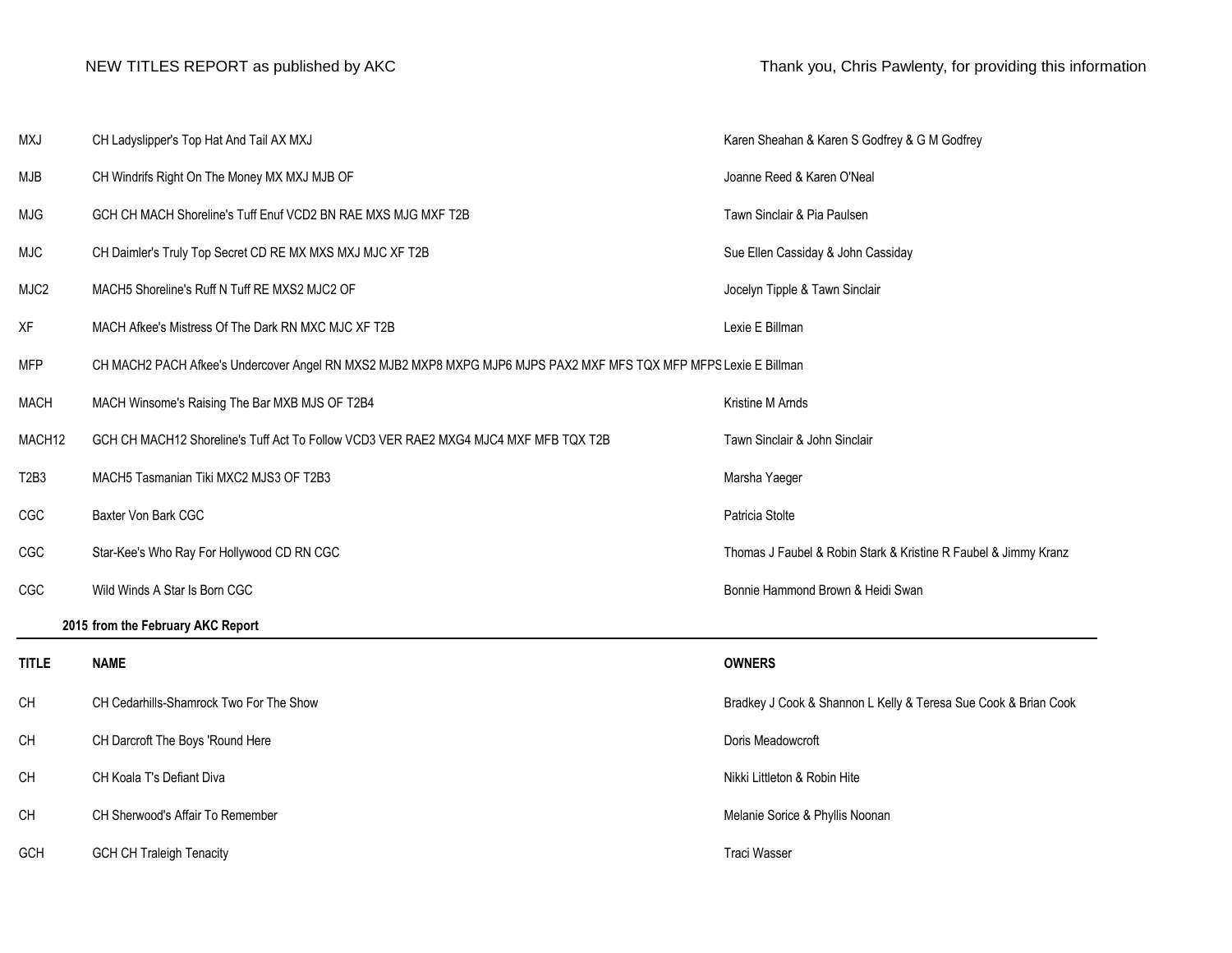| <b>CDX</b>  | CH Daimler's Truly Top Secret CDX RE MX MXS MXJ MJC XF T2B          | Sue Ellen Cassiday & John Cassiday |
|-------------|---------------------------------------------------------------------|------------------------------------|
| <b>CDX</b>  | CH Kj's Play Date CDX BN RN CGCA                                    | Lois and David Waddell             |
| AX          | Amjukees Let It Be AX OAJ OF                                        | Janice Graves                      |
| МX          | Keepsake He'Ll Blow You Away MX AXJ OF                              | Beth Godwin                        |
| MXB3        | MACH7 Rainkees He's Got Razzmatazz CD RE MXB3 MJS3 MXF MFS TQX T2B2 | <b>Beth Godwin</b>                 |
| MXP3        | Kimar's Prime Time In Sprookje MXP3 MXPB MJP5 MJPS NFP              | Sherilyn Solanick & John R Samuel  |
| <b>NAJ</b>  | GCH CH Stardust's Formal Affair NAJ CGC                             | Sonya Anton                        |
| <b>NJP</b>  | CH Novel Ramona The Pest NJP                                        | Barbara Cobean & Sueanne Nelson    |
| <b>OAJ</b>  | Wund-R Y The Game Is Afoot RA OA OAJ NF                             | Donna L Schmitt & Katrina C Guse   |
| AXJ         | Amjukees Let It Be AX AXJ OF                                        | Janice Graves                      |
| AXJ         | Daimler's Too Hot To Handle CDX AX AXJ                              | Mrs. Joy-Ann Pool                  |
| AJP         | Kayle Ryder OAP AJP                                                 | Charles Allison & Kathy Allison    |
| AJP         | CH Vandys Uther Pendragon NA OAP AJP CA FM CGC                      | Dale McElrath & Carole Henry       |
| MXJ         | CH Baronwood Debonair MX MXJ                                        | <b>Chris Pawlenty</b>              |
| <b>MXJ</b>  | CH Kj's Speed Date BN RN AX MXJ NAP NJP OF                          | Laura Inman                        |
| MJB         | Duncan MX MXJ MJB OF T2B                                            | Jessica Houghton & Francis Kelly   |
| MJB         | Krafty's Secret Peppermint Twist MX MXJ MJB                         | Ruth Thompson                      |
| <b>MJS</b>  | GCH CH Jamynn's I'M Not An Outlaw CD MX MXB MXJ MJS                 | Shirley Kilpatrick                 |
| <b>MJC</b>  | CH MACH2 Skyline's Isabella The Ball MXG MJC                        | Ruth Thompson                      |
| <b>MJPB</b> | Majikees Chocolate Mystic Mint RN AX AXJ MXP MJP2 MJPB OF           | John A Malak & Joan Malak          |